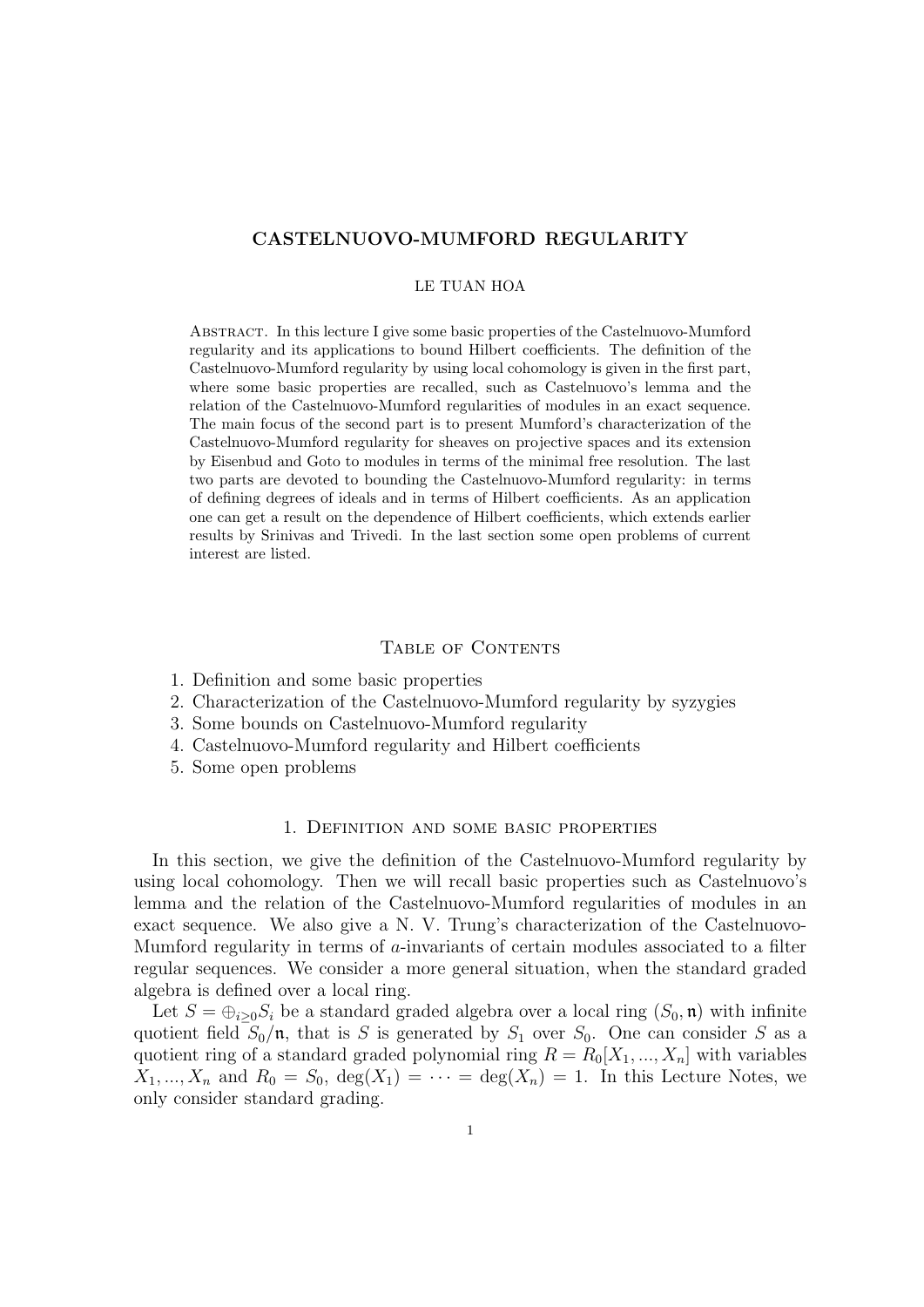Let M be a finitely graded S-module. For every integer  $i \geq 0$  we set

$$
a_i(M) := \max\{j \mid H^i_{S_+}(M)_j \neq 0\},\
$$

with  $a_i(M) = -\infty$  if  $H^i_{S_+}(M) = 0$ , where  $H^i_{S_+}(M)$  denotes the *i*th local cohomology module of M with respect to the ideal  $S_+ = \bigoplus_{j>0} S_j$ . Note that  $H_{S_+}^i(M) = 0$  for  $i > \dim M / \mathfrak{n} M$ .

**Definition 1.1.** (See [16].) The *Castelnuovo-Mumford regularity* of M is defined by  $reg(M) = max{a_i(M) + i | i \geq 0}.$ 

Given a non-negative integer s, the Castelnuovo-Mumford regularity of M at and above level s is defined by

$$
regs(M) = max{ai(M) + i | i \ge s},
$$

and the Castelnuovo-Mumford regularity of M at and below level s is defined by

 $\text{reg}_s(M) = \max\{a_i(M) + i | i \leq s\}.$ 

We also set

$$
a_s^*(M) = \max\{a_i(M)| \ i \le s\}.
$$

Thus, we may consider  $a_i(M)$ ,  $a_s^*(M)$ , regs $(M)$ , reg<sub>s</sub> $(M)$  as partial Castelnuovo-Mumford regularities.

Example: reg(R) = 0, and if  $u \in R_a$  is a regular element then reg( $R/uR$ ) =  $a-1$ .

If  $S_0$  is an Artinian ring and M is a Cohen-Macaulay module of dimension d, then  $reg(M) = a_d(M) + d$ .

Remark 1.2. i) By base change property of local cohomology modules, in the above definition, M can be considered as an R-module as well. We have  $reg(M) = -\infty$  iff  $M = 0.$ 

ii) Let  $d = \dim M/\mathfrak{n}M$  and  $a = \text{grade}_M(S_+)$ . Then

$$
d = \min\{t | \exists x_1, ..., x_t \text{ s.t. } [(x_1, ..., x_t)M]_i = M_i \text{ for all } i \gg 0\}.
$$

Grothendieck's vanishing and non-vanishing theorems can be stated in this case as follows:  $H^i_{S_+}(M) = 0$  for  $i > d$  and  $i < a$ , and  $H^i_{S_+}(M) \neq 0$  for  $i = a, d^1$ . Therefore

$$
reg(M) = reg0(M) = \dots = rega(M) = rega(M) = \dots = regn(M).
$$

iii)  $reg<sup>d</sup>(M)$  ≤  $reg<sup>d-1</sup>(M)$  ≤ ··· ≤  $reg<sup>0</sup>(M)$  and  $reg<sub>0</sub>(M)$  ≤  $reg<sub>1</sub>(M)$  ≤ ··· ≤  ${\rm reg}_d(M)$ .

iv) Let J be a nonzero homogeneous ideal of R. Since  $H_{R_+}^i(R) = 0$  for  $i \neq n$  and  $H_{R_+}^i(J) = 0$  for  $i > n$ , from the exact sequence  $0 \longrightarrow J \longrightarrow R \longrightarrow R/J$  we can deduce that  $reg(J) = reg(R/J) + 1$ .

<sup>&</sup>lt;sup>1</sup>For the vanishing statement one can use induction on  $d$ . For non-vanishing part one can reduce to the classical case by using the exact sequence  $0 \to \mathfrak{n}M \to M \to M/\mathfrak{n}M \to 0$ .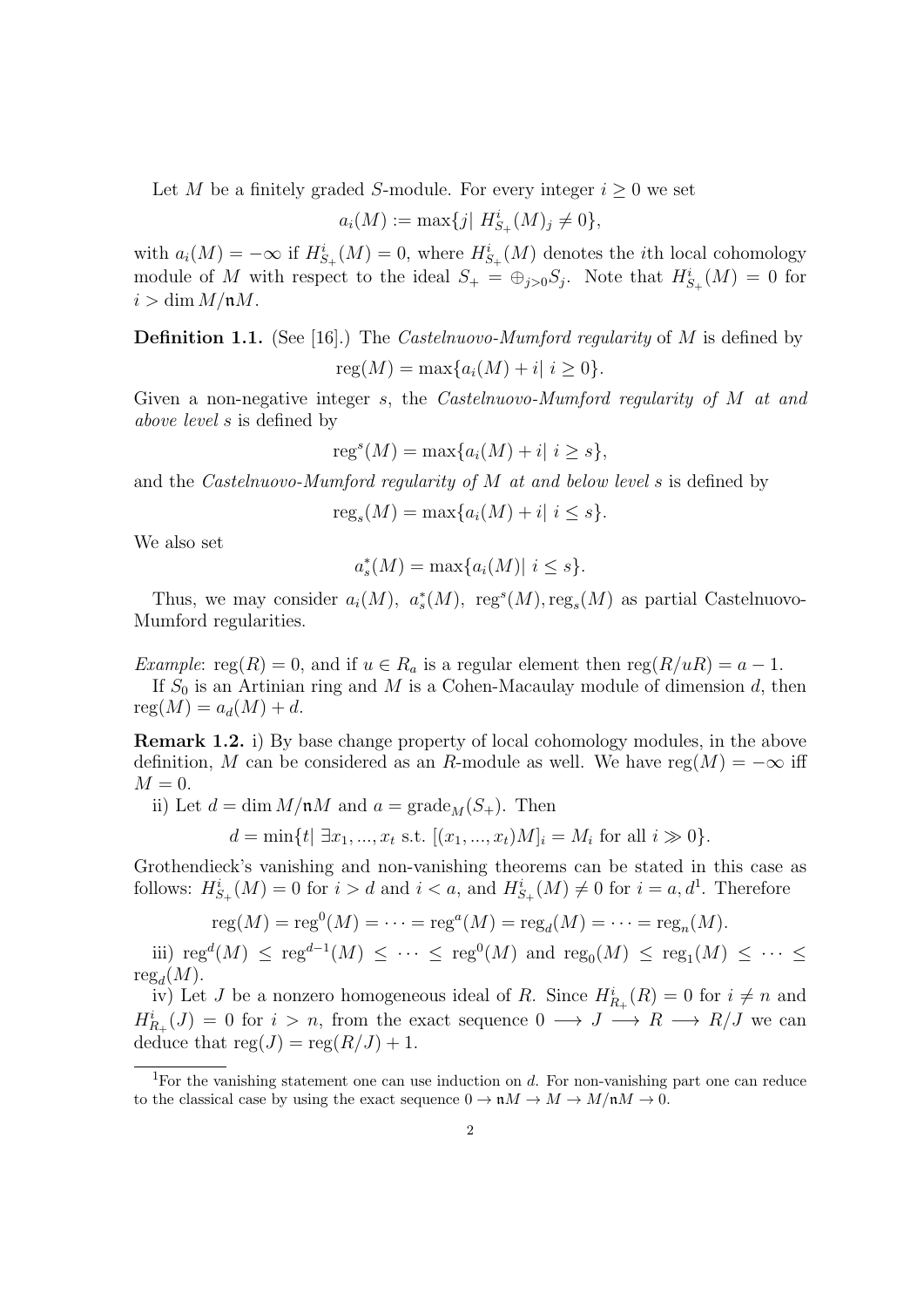v) Denote by  $M(a)$  the graded S-module obtained from M by shifting its degree by a, that is  $[M(a)]_i := M_{i+a}$ . Then  $reg(M(a)) = reg(M) - a$ .

We call x a  $S_+$ -filter-regular element w.r.t. M (or M-filter-regular element for short), if  $x \notin \mathfrak{p}$  for all associated primes of M such that  $S_+ \not\subseteq \mathfrak{p}$ . An element  $x \in S_1$ can be written as a combination  $x = \alpha_1 \overline{X_1} + \cdots + \alpha_n \overline{X_n}$ , where  $\alpha_i \in S_0$ . We say that x is generic if there is an open nonempty subset  $\mathcal{U} \subset (S/\mathfrak{n})^n$  (w.r.t. Zariski's topology) such that  $(\overline{\alpha_1}, ..., \overline{\alpha_n}) \in \mathcal{U}$ . So, when we say that " $x \in S$  is generic" we always require that x is M-filter-regular, see the proof of  $[6, \text{ Lemma } 16.1.3]$ .

**Lemma 1.3.** Let  $x \in S_1$  be a generic element and dim  $M/\mathfrak{n}M > 0$ . Then for all  $s \geq 0$  we have

(i)  $a_{s+1}(M) < a_s(M/xM) \leq \max\{a_s(M), a_{s+1}(M) + 1\}.$ (ii)  $\text{reg}^{s+1}(M) \leq \text{reg}^s(M/xM) \leq \text{reg}^s(M).$ 

(iii) (Cf. [15, Proposition 20.20].)  $reg^{s}(M) = max{a_s(M) + s, reg^{s}(M/xM)}$ .

Proof. It suffices to prove (i). The exact sequence

$$
0 \to [M/(0:_{M} x)](-1) \xrightarrow{\cdot x} M \to M/xM \to 0
$$

induces the following exact sequences for all  $j \geq 0$ :

$$
H_{S_+}^j(M)_i \to H_{S_+}^j(M/xM)_i \to H_{S_+}^{j+1}(M)_{i-1} \to H_{S_+}^{j+1}(M)_i \to H_{S_+}^{j+1}(M/xM)_i \to \cdots
$$
\n(1)

From this it immediately implies that  $a_s(M/xM) \leq \max\{a_s(M), a_{s+1}(M) + 1\}.$ 

For the inequality  $a_{s+1}(M) < a_s(M/xM)$ , it suffices to note that for all  $i >$  $a_s(M/xM)$  we have

$$
H^{s+1}_{S_+}(M)_{i-1} \hookrightarrow H^{s+1}_{S_+}(M)_i \hookrightarrow H^{s+1}_{S_+}(M)_{i+1} \hookrightarrow \cdots \hookrightarrow 0.
$$

**Lemma 1.4.** (Castelnuovo). Assume that  $H_{S_+}^i(M)_{p+1-i} = 0$  for all  $i \geq s$  and for an integer p. The following hold:

(i) If  $s > 0$  then  $\text{reg}^s(M) \leq p$ .

(ii) ([36, Lemma 2.1]). If  $s = 0$  and  $p \geq \Delta(M)$  - the maximal degree of a minimal homogeneous generator of M, then also  $reg(M) \leq p$ .

*Proof.* Induction on  $d = \dim M / \mathfrak{n}M$ .

 $d = 0$ : There is nothing to prove in (i). For (ii), note that  $H^0_{S_{+}}(M) = M$  and  $M_{i+1} = S_1 M_i$  for all  $i \geq \Delta(M)$ . Hence  $H^0_{S_{+}}(M)_i = 0$  for all  $i \geq p+1$ .

If  $d > 0$ , then from (1) it follows that  $H_{S_+}^i(M/xM)_{p+1-i} = 0$  for all  $i \geq s$ . Note that  $\Delta(M/xM) \leq \Delta(M)$ . By induction, reg<sup>s</sup> $(M/xM) \leq p$ . By Lemma 1.3, reg<sup>s+1</sup> $(M) \leq$  $p$ .

Moreover we also have (even for  $s = 0$ ):

$$
0 = H_{S_+}^s(M)_{p+1-s} \longrightarrow H_{S_+}^s(M)_{p+2-s} \longrightarrow H_{S_+}^s(M/xM)_{p+1-s} = 0.
$$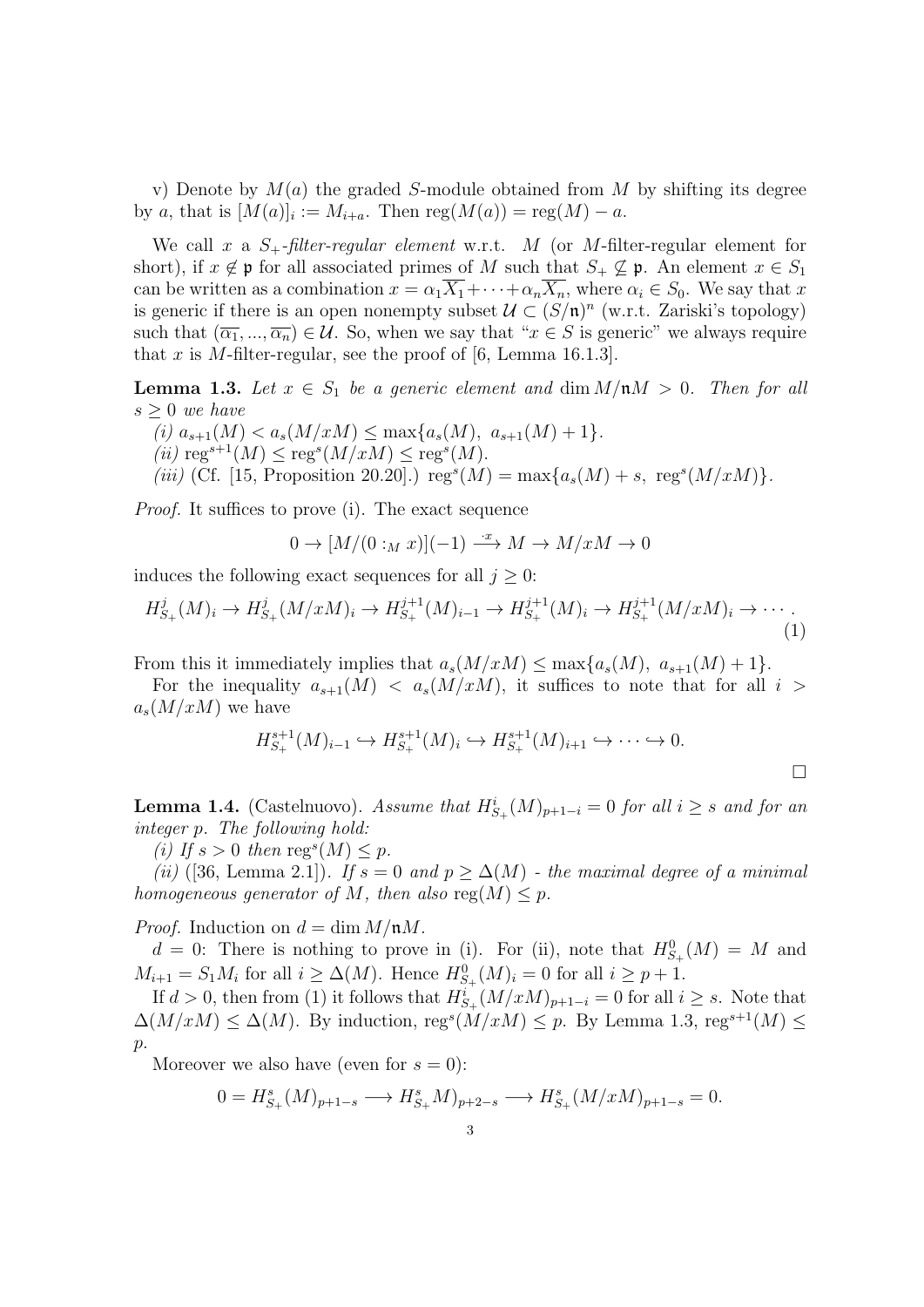Hence  $H_{S_+}^s(M)_{p+2-s}=0$ . Repeating this arguments we can deduce that  $H_{S_+}^s(M)_{i-s}=0$ 0 for all  $i \geq s+1$ .

*Remark.* - Without the assumption  $p \geq \Delta(M)$ , (ii) does not hold. An easy example:  $M' := M \oplus S_0(-q)$  for any  $q > p+1$  satisfies the same condition as M, but  $a_0(M') \geq q$ . - If  $H^i_{S_+}(M)_{p+1-i} = 0$  for all  $i \geq 0$ , then M is said to be weakly p-regular. If  $H_{S_+}^i(M)_{q-i} = 0$  for all  $i \geq 0$  and  $q \geq p+1$ , then M is said to be *p-regular*. The above lemma gives a relationship between p-regularity and weakly p-regularity.

**Corollary 1.5.** Let  $N = H_{S_+}^0(M)$  (Thus N is the maximal  $S_+$ -torsion submodule of M). The following are equivalent:

 $(i)$  M is p-regular.

(ii) M is weakly p-regular and  $N_i = 0$  for all  $i > p$ .

Let

$$
0\longrightarrow L\longrightarrow M\longrightarrow N\longrightarrow 0
$$

be a short exact sequence of S-modules. Then we have long exact sequences for all  $j \geq 0$ :

$$
H_{S_+}^j(L) \to H_{S_+}^j(M) \to H_{S_+}^j(N) \to H_{S_+}^{j+1}(L) \to \cdots
$$
 (2)

From  $(2)$  one can easily show (see [15, Corollary 20.19] and [24, Lemma 3.1]):

**Lemma 1.6.** If  $0 \to L \to M \to N \to 0$  is a short exact sequence of graded finitely generated S-modules, then

(i)  $reg(L) \leq max{reg(M), reg(N) + 1}.$  The equality holds if  $reg(M) \neq reg(N).$ 

(ii)  $reg(M) \leq max{reg(L)}, reg(N)$ . The equality holds if  $reg(N) \neq reg(L) - 1$  or if  $L_n = 0$  for  $n \gg 0$ .

(iii)  $\text{reg}(N) \le \max\{\text{reg}(L) - 1, \text{reg}(M)\}\$ . The equality holds if  $\text{reg}(M) \ne \text{reg}(L)$ .

The following result stimulates the study of the Castelnuovo-Mumford regularity (see [16] and [6, Theorem 15.3.1]). See also Theorem 2.2 for the case  $S_0$  being a field.

**Theorem 1.7.** Let M be a finitely generated graded S-module. Then  $\Delta(M)$  <  $reg(M).$ 

*Proof.* Induction on  $d = \dim M/\mathfrak{n}M$ . The case  $d = 0$ : reg $(M) = a(M) > \Delta(M)$ .

For  $d > 0$ , let  $x \in S_1$  be a generic element. Let  $N \subseteq M$  be the submodule generated by all elements of degrees at most  $reg(M)$ . By induction hypothesis and Lemma 1.3,  $\Delta(M/xM) \le \text{reg}(M/xM) \le \text{reg}(M)$ . This means  $M/xM = (N + xM)/xM$  or  $M = N + xM$ . If were  $M \neq N$ , then taking a homogenous element  $u \in M \setminus N$  of the smallest possible degree will give a contradiction.

One can use filter-regular sequences to compute the Castelnuovo-Mumford regularity.

**Definition 1.8.** Let  $\mathbf{x} = \{x_1, ..., x_s\}$  be a sequence of homogeneous elements of S. We call x a  $S_+$ -filter-regular sequence w.r.t. M (or M-filter-regular sequence for short), if  $x_i \notin \mathfrak{p}$  for all associated primes of  $M/(x_1, ..., x_{i-1})M$  such that  $S_+ \nsubseteq \mathfrak{p}, i = 1, ..., s$ .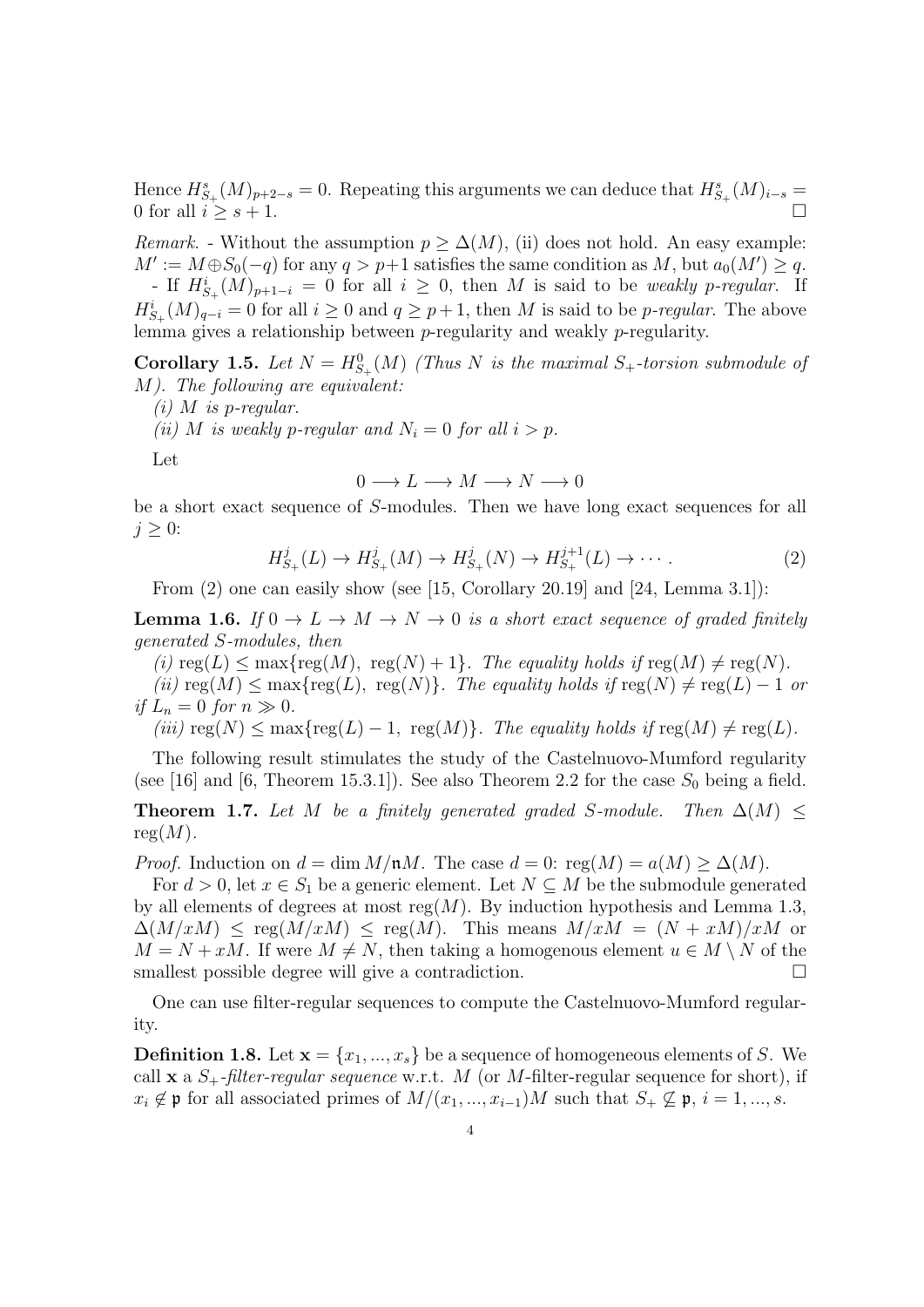Let

$$
a(\mathbf{x}) := \max\{a((x_1, ..., x_{i-1})M : x_i/(x_1, ..., x_{i-1})M)| i = 1, ..., s\}.
$$

Then **x** is a filter-regular sequence if and only if  $a(\mathbf{x}) < \infty$ . Note that if  $x_1, ..., x_s$ ,  $s \leq$  $\dim M$ , are generic, then **x** is a filter-regular sequence.

**Theorem 1.9.** Let  $\mathbf{x} = \{x_1, ..., x_s\} \subset S_1$  be a filter-regular sequence of M. Then we have

(i) (See [46, Proposition 2.2] and [47, Proposition 2.2].)

reg<sub>s-1</sub>
$$
(M)
$$
 =  $a(\mathbf{x}),$   
reg<sub>s</sub> $(M)$  = max{ $a((x_1,...,x_i)M : S_+/(x_1,...,x_i)M) | i = 0,...,s$  }.

 $(ii)$  (See [48, Corollary 2.6].)

$$
a_{s-1}^*(M) = \min\{p \mid [(x_1, ..., x_{i-1})M : x_i]_t = [(x_1, ..., x_{i-1})M]_t \,\,\forall t \ge p+i, \,\,i = 1, ..., s\}.
$$

*Proof.* It is easy to show for all  $i > 0$  that

$$
a((x_1, ..., x_{i-1})M : x_i/(x_1, ..., x_{i-1})M) = a((x_1, ..., x_{i-1})M : S_+/(x_1, ..., x_{i-1})M)
$$
  
=  $a_0(M/(x_1, ..., x_{i-1})M).$ 

By Lemma 1.3(i)

$$
a_{i-1}(M) + i - 1 \le a_0(M/(x_1, ..., x_{i-1})M) \le \max\{a_j(M) + j | j = 0, ..., i - 1\}.
$$

Hence

reg<sub>s-1</sub>
$$
(M)
$$
 = max{ $a((x_1, ..., x_{i-1})M : x_i/(x_1, ..., x_{i-1})M)$ |  $i = 1, ..., s$ },  
reg<sub>s</sub> $(M)$  = max{ $a((x_1, ..., x_i)M : S_+/(x_1, ..., x_i)M)$ |  $i = 0, ..., s$ }.

Thus (i) is shown. The proof of (ii) is similar.  $\square$ 

**Exercise 1.10.** 1. Show that all local cohomology modules  $H^i_{S+}(M)$  have a  $\mathbb{Z}$ graded structure.

- 2. Let  $M \neq 0$ . Show that reg(M) is always finite.
- 3. Let J be a nonzero homogeneous ideal of R. Show that  $reg(J) = reg(R/J) + 1$ . Give an example to show that this is not true if  $R$  is replaced by  $S$ .
- 4. i) Let  $N \subset M$ . Show that  $N_i = 0$  for all  $i \gg 0$  if and only if there is m such that  $S^m_+N=0$ .

ii) Let  $x \in S$  be a homogenous element. Show that x is a filter-regular element of M if and only if  $[0 :_M x]_i = 0$  for all  $n \gg 0$ .

- 5. Let  $x \in S_+$  be a homogeneous filter regular element of M. Show that  $a(0 :_M)$  $x) = a(0:_{M} S_{+}).$
- 6. Let  $f \in S_a$  be a homogeneous regular element of degree of M. Show that  $reg(M/fM) = reg(M) + a - 1.$
- 7. Let  $I \subset k[X-1,...,X_n]$  be an ideal generated by square-free monomials (such an ideal is called a square-free monomial or Stanley-Reisner ideal) and  $d = \dim(R/I)$ . Use Hochster's formula (see, e.g. [7]) for computing local cohomology modules of  $R/I$  to show that  $reg(R/I) \leq d$ .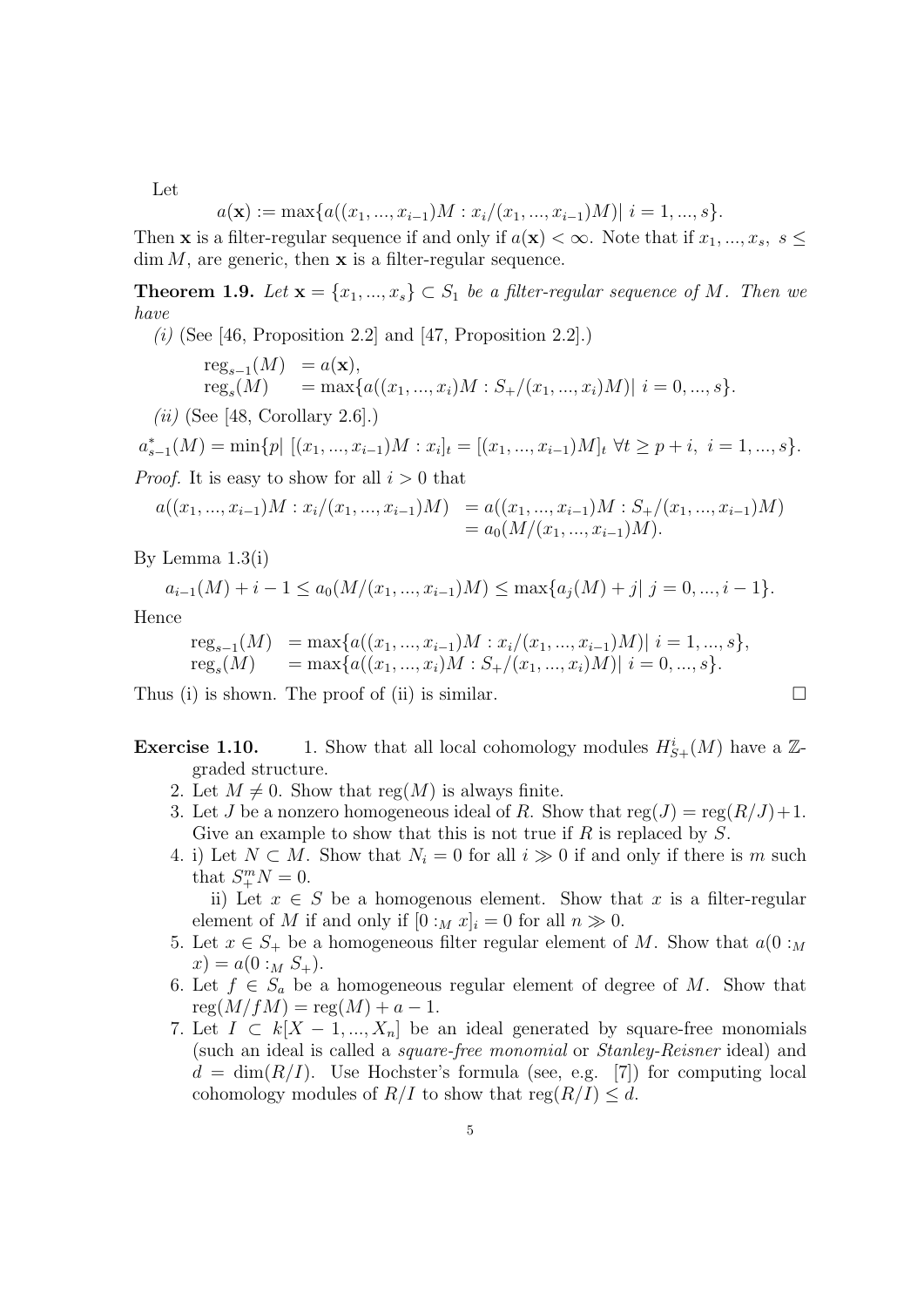## 2. Characterization of the Castelnuovo-Mumford regularity by syzygies

In this section we consider graded modules over a standard graded ring over a field, that is  $R = k[X_1, ..., X_n]$ , where k is an infinite field and S is a quotient ring of R. The main focus of the section is to present Mumford's characterization of the Castelnuovo-Mumford regularity for sheaves on projective spaces and its extension by Eisenbud and Goto to modules in terms of the minimal free resolution.

Let M be an S-module. The we often consider it as an R-module. Let  $\text{indeg}(M) =$  $\inf\{t \mid M_t \neq 0\}$  provided  $M \neq 0$  and  $\text{indeg}(0) = +\infty$ .

First, by the local duality theorem  $\text{Hom}(H_{R_+}^i(M), k) \cong \text{Ext}_R^{n-i}(M, R)(-n)$ . Hence

**Proposition 2.1.** For all  $i \geq 0$  we have

$$
a_i(M) = \max\{p \mid [\text{Ext}_{R}^{n-i}(M,R)]_{-p-n} \neq 0\}.
$$

In particular,

$$
reg_s(M) = -\min\{indeg(\operatorname{Ext}^i_R(M,R)) + i|\ i \ge n - s\}.
$$

Let

$$
0 \to F_p \to \cdots \to F_1 \to F_0 \to M \to 0
$$

be a minimal free resolution of M over R. Let  $b_i$  be the maximum degree of the generators of  $F_i$ , i.e.  $F_i = \bigoplus_j R(-b_{ij})$  with  $b_i = \max_j \{b_{ij}\}\$ . Then

## Theorem 2.2. We have

(i) (See [16], [15, Proposition 20.16], [41, Theorem 3.9], [49, Theorem 3.1].)

$$
reg_s(M) = \max\{b_i - i | i \ge n - s\} = \max\{a(\text{Tor}_i^R(k, M)) - i || n - s \le i \le n\}.
$$

(*ii*) (See [49, Theorem 3.1].)  $a_s^*(M) = \max\{b_i | i \geq n - s\} - n$ .

*Proof.* Let  $F_i^*(M) = \text{Hom}_R(F_i, R)$ . Then  $[F_i^*]_p = 0$  for all  $p < -b_i$ . Since  $\text{Ext}_R^i(M, R)$ is a subquotient of  $F_i^*$ , by Proposition 2.1,

$$
\text{reg}_s(M) = \max\{p \mid [\text{Ext}_R^i(M, R)]_{-p-i} \neq 0 \text{ for some } i \geq n-s\}
$$
  
\$\leq\$ max{b<sub>i</sub> - i | i \geq n - s} =: b.

For the converse, let  $j \geq n - s$  be the largest number such that  $b_j - j = b$ . Then  $F_j^*$ has  $R(b + j)$  as a summand. However  $F_{j+1}^*$  has no summand of the form  $R(p)$  with  $p > b + j$ . We have

$$
F_{j-1}^* = \bigoplus_{t \leq b+j-1} R(t) \to F_j^* = R(b+j) \oplus (\bigoplus_{u \leq b+j} R(u)) \to F_{j+1}^* = \bigoplus_{v \leq b+j} R(v).
$$

If  $\{e_i\}$  and  $\{e'_{i'}\}$  are bases of  $F_j^*$  and  $F_{j+1}^*$ , respectively, and A is the matrix of the map  $\varphi_j: F_j^* \to F_{j+1}^*$ , then  $\varphi_j(e_1) = \sum a_{i'} e'_{i'}$ , where  $e_1$  is the generator of  $R(b+j)$ which has degree  $-(b+j)$ . By the minimality of MFR,  $deg(a_{i'1}) > 0$  if  $a_{i'1} \neq 0$ . Since  $deg(e'_{i'}) \ge -(b+j)$  it follows that  $\varphi_j(e_1) = 0$ . Comparing degrees we also conclude that  $e_1$  cannot be the image of an element of  $F_{j-1}^*$ . Hence  $e_1$  gives a nonzero element in  $\text{Ext}^j_R(M, R)$  which has degree  $-b - j$ . Hence by Proposition 2.1,  $\text{reg}_s(M) \geq b$ . The proof of (ii) is similar.  $\Box$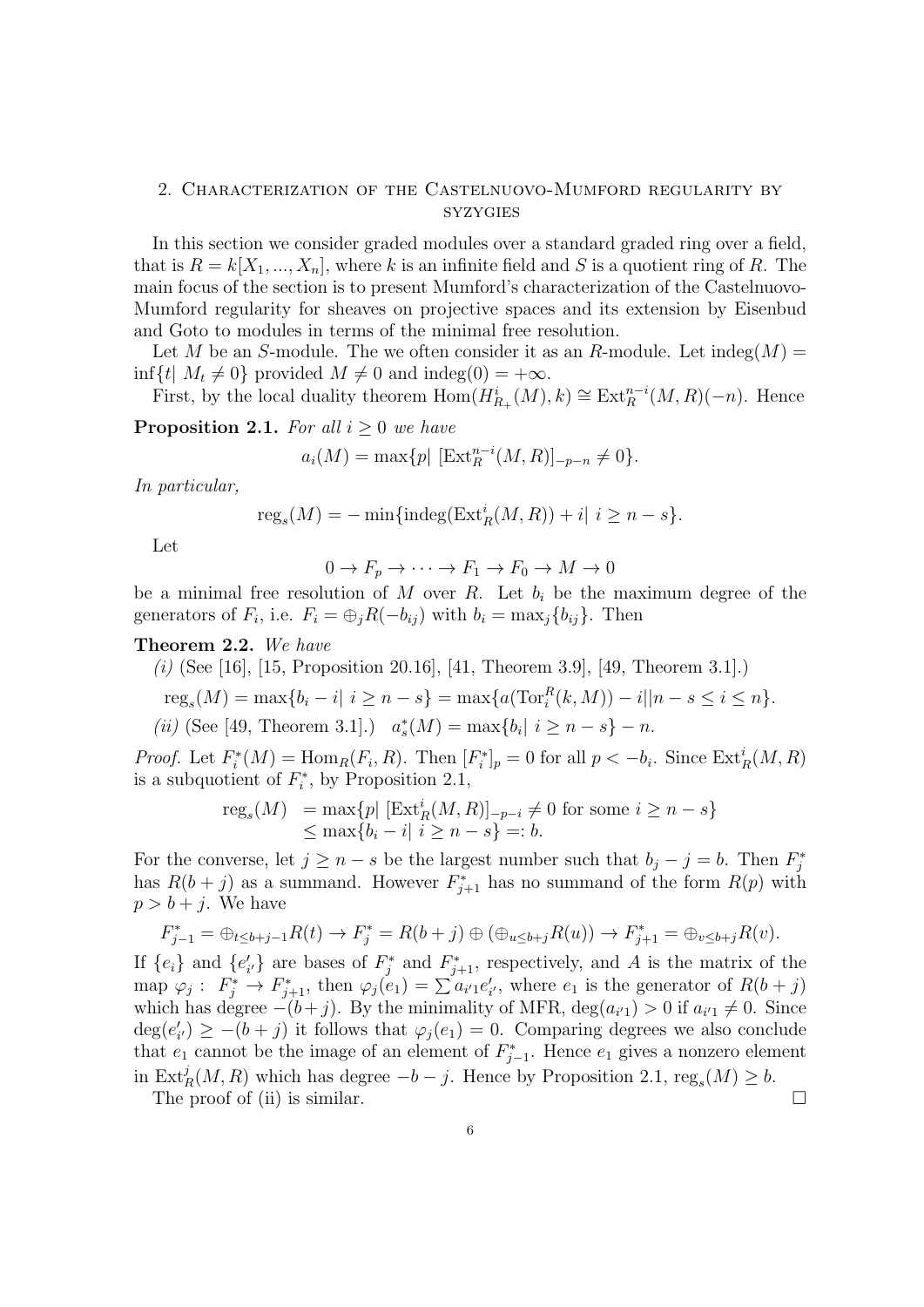*Example.* Using Koszul complex, by the above theorem, we see that  $reg(f_1, ..., f_s)$  $\deg(f_1) + \cdots + \deg(f_s) - s + 1$ , provided  $f_1, ..., f_s$  is a homogeneous regular sequence of S.

**Definition 2.3.** For a monomial ideal  $X^A$  in R we denote by  $m(X^A)$  the maximum index j such that  $X_j$  appears in  $\mathbf{X}^A$ . A monomial ideal I is said to be stable<sup>2</sup>, if for any monomial  $\mathbf{X}^A \in I$  and index  $j < m(\mathbf{X}^A)$ , the monomial  $X_j \mathbf{X}^A / X_m$  again belongs to I.

Now we recall the construction of a MFR of a stable monomial ideal  $I$  given in [17]. Denote by  $G(I)$  the minimal monomial generating set of I. Define a symbol  $e(i_1, ..., i_q; u)$  to be *admissible* if the following three conditions are satisfied:

(i)  $u \in G(I)$ ,

(ii) 
$$
1 \leq i_1 < \cdots < i_q \leq n
$$
, (iii)  $i_q \leq m(u)$ .

In this definition, q may be 0. If  $q = 0$ , we consider that (ii) and (iii) are satisfied as void conditions. Now, let  $L_q = L_q(I)$  be the free R-module on the set of all admissible symbols  $e(i_1, \ldots, i_q; u)$  for fixed  $q \geq 0$ . The grading on  $L_q$  is defined by

$$
\deg(e(i_1, \ldots, i_q; u)) = \deg(u) + q.
$$

We define the map of R-modules  $\alpha : L_0 \to I$  by  $\alpha(e(u)) = u$ .

**Theorem 2.4.** (See [17, Theorem 2.1]) Let I be a stable ideal and m the maximal index such that  $X_m$  appears in a generator of  $G(I)$ . There are differential maps  $d_q: L_q \to L_{q-1}$  such that

$$
0 \to L_m \to L_{m-1} \to \cdots \to L_1 \to L_0 \to I,
$$

is a MFR of I.

As an immediate consequence of this theorem and Theorem 2.2, we get

**Corollary 2.5.** Let I be a stable ideal. Then  $reg(I)$  is equal to the maximal degree of generators from  $G(I)$ .

We end this section by giving a simpler form of Theorem 1.9 in the case  $S_0 = k$  is a field,

**Theorem 2.6.** (Criterion for *n*-regularity, see [2, Theorem 1.10].) Assume that I is a homogeneous ideal of  $R = k[X_1, ..., X_n]$ . Let  $\Delta(I) \leq p$ . Then reg $(I) \leq p$  if and only if there exists a filter-regular sequence  $x_1, ..., x_s \in R_1$  for some s such that

$$
[(I, x_1, ..., x_{i-1}) : x_i)]_p = [(I, x_1, ..., x_{i-1})]_p \text{ for } i = 1, ..., s,
$$

and

$$
[(I, x_1, ..., x_s)]_p = R_p.
$$

<sup>&</sup>lt;sup>2</sup>Some times in the literature this notion is called "strongly stable", while a stable ideal means an ideal stable under the action of the Borel subgroup of upper-triangular matrices.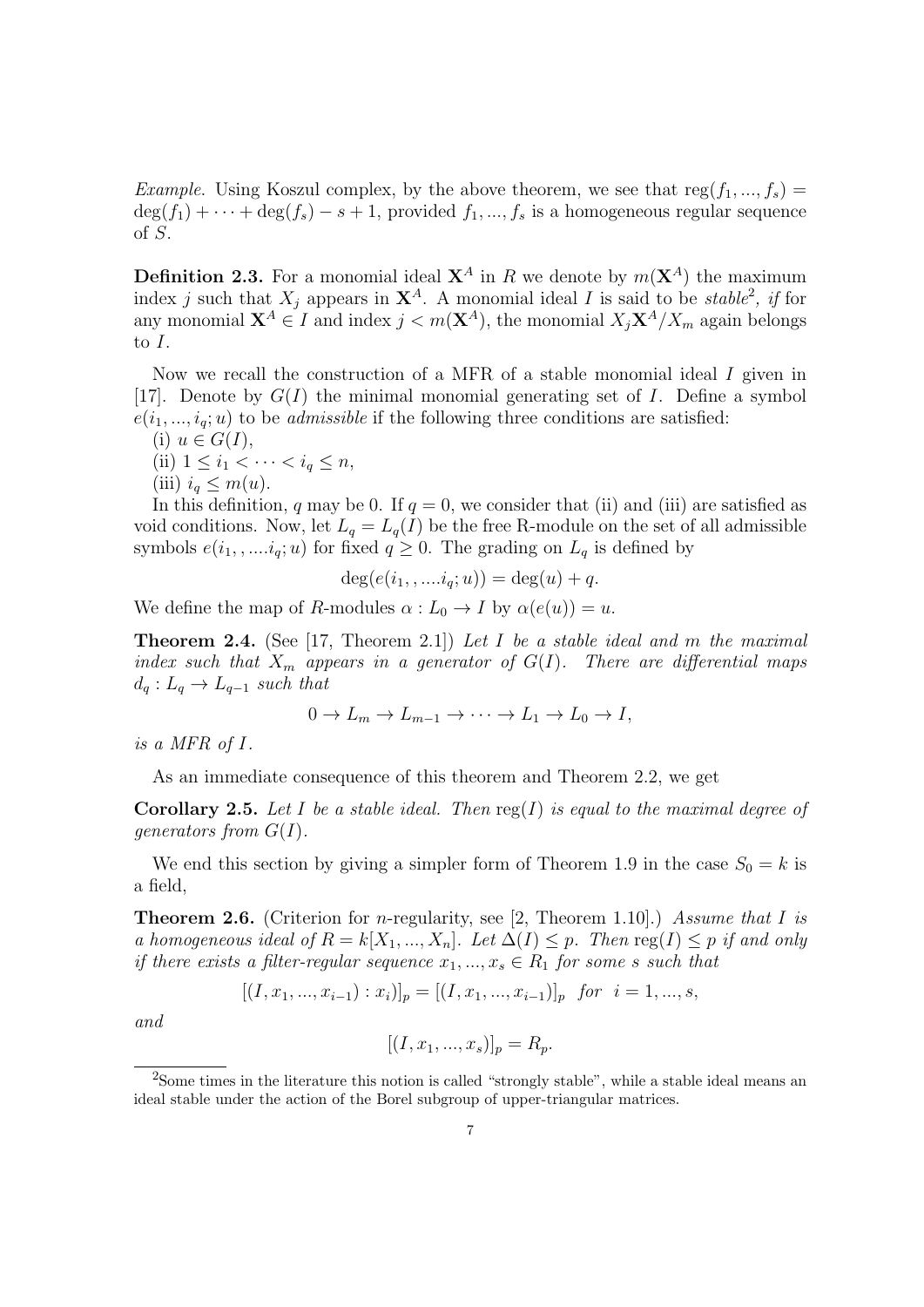Proof. By Theorem 1.9 it suffices to show the sufficiency. We do induction on s. If  $s = 0$ , then  $I_p = R_p$  which implies  $reg(I) = reg(R/I) + 1 = a(R/I) + 1 = p$ .

If  $s > 0$ ,  $(I, x_1)$  is p-regular by induction, and  $(I : x_1)_p = I_p$  by hypothesis. Note that  $x_2, ..., x_s$  is a filter-regular sequence w.r.t.  $(I, x_1)$ .

We first show that  $(I : x_1)$  is generated in degrees  $\lt p$ .

Indeed, choose a minimal set of generators for I of the form

$$
f_1, \ldots, f_r, x_1 f_{r+1}, \ldots, x_1 f_m,
$$

where  $f_1, ..., f_r$  and  $x_1$  are minimal set of generators for  $(I, x_1)$ . If  $f \in (I : x_1)$ , then

$$
x_1f = g_1f_1 + \cdots + g_rf_r + x_1(g_{r+1}f_{r+1} + \cdots + g_mf_m),
$$

for some  $g_1, ..., g_m \in S$ . Thus

$$
(f - g_{r+1}f_{r+1} + \dots + g_m f_m)x_1 - g_1 f_1 - \dots - g_r f_r = 0
$$

is a syzygy of  $(I, x_1)$ . Conversely, any syzygy of  $(I, x_1)$  yields in this way an element of  $(I : x_1)$ . Because  $(I, x_1)$  is p-regular, each syzygy of  $(I, x_1)$  can be expressed in terms of syzygies of  $(I, x_1)$  of degree  $\leq p + l$ . By expressing the above syzygy in this way,

$$
f-g_{r+1}f_{r+1}+\cdots+g_mf_m
$$

can be expressed in terms of elements of  $(I : x_1)$  of degree  $\leq m$ . Since  $f_{r+1},...,f_m$ also belong to  $(I : x_1)$ , and have degrees  $\leq p$ ,  $(I : x_1)$  can be generated by elements of degree  $\leq p$ . The claim is proved.

Now we come back to the proof of the theorem. Since  $(I : x_1)_p = I_p$  and both I and  $(I : x_1)$  are generated by elements of degrees  $\leq p$ , we have  $(I : x_1)_q = I_q$  for all  $q \geq p$ . This implies  $a_0(R/I) \leq p-1$ . By Lemma 1.3(iii), reg $(R/I) \leq p-1$ .

Thus, in order to estimate reg(I), using Theorem 2.6 we have to check  $s+1$  inclusions  $[(I, x_1, ..., x_{i-1}): x_i)]_p \subseteq [(I, x_1, ..., x_{i-1})]_p, i = 1, ..., s$ , and  $[(I, x_1, ..., x_s)]_p \supseteq S_p$  for a fixed component  $p \geq \Delta(I)$ , while by Theorem 1.9(i) we have to check these inclusions for all components  $q \geq p$ . This explains why Theorem 2.6 is very important in many applications.

# Exercise 2.7. 1. Using Macaulay or CoCoa, compute the Castelnuovo-Mumford regularity of 5 homogeneous ideals!

2. Let

 $F: 0 \to F_n \to \cdots \to F_1 \to F_0 \to M \to 0$ 

be a minimal free resolution of M over  $S = k[x_1, ..., x_n]$ , where  $F_i = \bigoplus_i R(-b_{ij})$ with  $a_i = \min_j \{b_{ij}\}\$ and  $b_i = \max_j \{b_{ij}\}\$ . Show that  $a_p > a_{p-1} > \cdots > a_0$ . If the dual

$$
F^* : 0 \to F_0^* \to F_1^* \cdots \to F_p^*
$$

is also exact, then show that  $b_p > b_{p-1} > \cdots > b_0$ . Show that this condition is satisfied when depth $(M) = \dim(M)$ .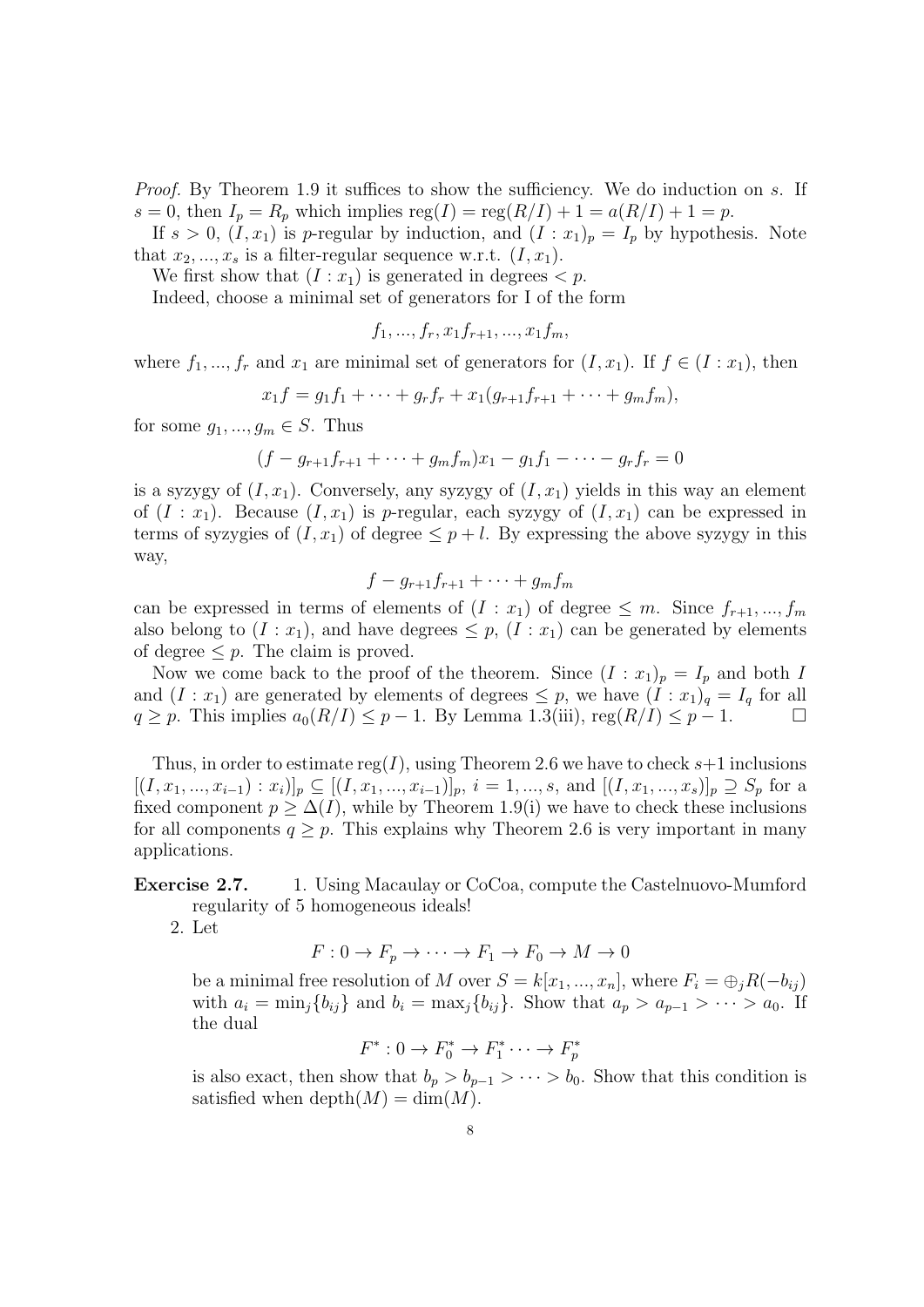- 3. Let  $I$  be a monomial ideal, and  $F$  be the least common multiple of its generating monomials. Use the Taylor's resolution (see, e.g., [15, Exercise 17.11]) to prove that  $reg(I) \leq deg(F)$ .
- 4. We say that a module M generated in some degree a has a linear free resolution if it has a free resolution of the form

 $0 \to \bigoplus S(-a-p)^{\beta_p} \to \cdots \to \bigoplus S(-a-1)^{\beta_1} \to \bigoplus S(-a)^{\beta_0} \to M \to 0.$ 

i) Suppose  $M$  is a module of finite length. Show that  $M$  has a linear free resolution iff  $M \cong k(a)^{\beta}$ .

ii) Suppose that  $I \subset S$  is a homogeneous ideal such that  $S/I$  has finite length. Show that  $S/I$  has a linear free resolution iff I is a power of the maximal ideal.

- 5. Let  $I \subset R = k[X_1, ..., X_n]$  be a stable monomial ideal of dimension d. Show that  $X_n, ..., X_{n-d+1}$  is a  $R/I$ -filter-regular sequence.
- 6. Use Theorem 2.6 to give another proof of Corollary 2.5.

## 3. Some bounds on Castelnuovo-Mumford regularity

In this section,  $R = k[X_1, ..., X_n]$  is a polynomial ring over an infinite field k and  $I \subset R$  is a homogeneous ideal of dimension d. Let  $c = n - d$ . Note that c is the true codimension of I if I does not contain a linear form. Let  $\mathfrak{m} = (X_1, ..., X_n)$  denote the maximal homogeneous ideal of R and set  $S = R/I$ . Let  $H_S(t) = \dim_k S_t$  and  $P_S(t)$ denote the Hilbert function and the Hilbert polynomial of S, respectively. The leading coefficient of  $P_S(t)$ , multiplied by  $(d-1)!$ , is called the degree of S and denoted by  $\deg S$ . We also denote  $\deg S$  by  $e(S)$ , or just by e.

Bounding the Castelnuovo-Mumford regularity is the most important problem in the study of this invariant. The most famous problem is

Eisenbud-Goto Conjecture (see [16]). Assume that  $k$  is an algebraically closed field and  $\mathfrak p$  is a prime ideal of R containing no linear form. Then

$$
reg(\mathfrak{p}) \le deg(R/\mathfrak{p}) - c + 1.
$$

The most important result is a theorem of Gruson, Lazarsfeld and Peskine [19] which proved the conjecture for projective curves. There are some other results supporting this conjecture, see [30, 38, 42, 23, 22, 37, 1, 29]. However, the conjecture was recently disproved by J. McCullough and I. Peeva [32]. They constructed large classes of prime ideals with huge regularities.

Counterexamples of McCullough and I. Peeva [32, Counterexamples 1.8]. The counterexamples in  $(1)$  and  $(2)$  hold over any field k.

(1) For  $r \geq 1$ , Koh constructed in [28] an ideal  $I_r$  generated by 22r-3 quadrics and one linear form in a polynomial ring with  $n = 22r - 1$  variables, and such that  $\Delta(Syz_1(I_r)) \geq 2^{2^{r-1}}$ . His ideals are based on the Mayr-Meyer construction in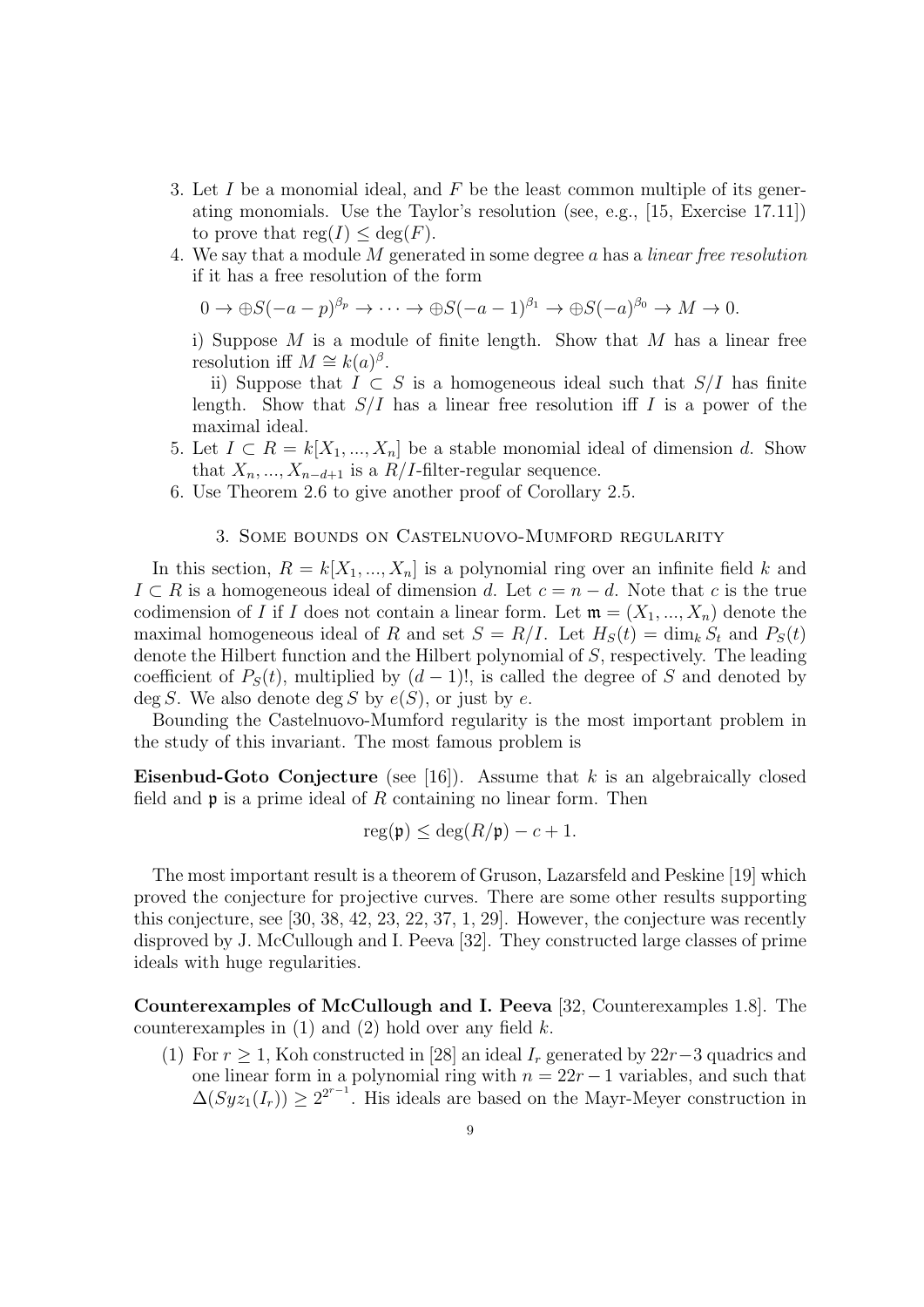[33]. By [32, Theorem 1.6],  $I_r$  leads to a homogeneous prime ideal  $P_r$  (in a standard graded polynomial ring  $R_r$ ) whose multiplicity and maxdeg are:

$$
\begin{array}{ll}\deg(R_r/P_r) & \leq 4 \cdot 3^{22r-3} < 4^{22r-2} < 2^{50r}, \\
\operatorname{reg}(P_r) & \geq \Delta(P_r) \geq 2^{2r-1} + 1 > 2^{2r-1}.\n\end{array}
$$

Therefore, the Eisenbud-Goto Conjecture predicts

$$
2^{2^{r}-1} + 1 \le 4 \cdot 3^{22r-3},
$$

which fails for  $r > 9$ . Moreover,

$$
reg(P_r) > 2^{2^r-1} > 2^{50r \cdot 2^{r/2}} > (deg(P_r))^{2^{n/44}} > (deg(P_r))^{2^{d/44}},
$$

for all  $r \gg 0$ .

(2) Alternatively, we can use the Bayer-Stillman example in [3, Theorem 2.6] instead of Kohs example. For  $r \geq 1$ , they constructed a homogeneous ideal  $I_r$ generated by  $7r + 5$  forms of degree at most 5 in a polynomial ring  $P_r$  with  $n = 10r + 11$  variables and such that  $\Delta(Syz_1(I_r)) \geq 3^{2r-1}$ . The example is based on the Mayr-Meyer construction in [33]. By [32, Theorem 1.6],  $I_r$  leads to a homogeneous prime ideal  $P_r$  whose multiplicity is

$$
\deg(R_r/P_r) \le 2 \cdot 6^{7r+5},
$$

and

$$
reg(P_r) \geq \Delta(P_r) > 3^{2^{r-1}} + 1.
$$

Therefore, the Eisenbud-Goto conjecture fails for  $r \geq 8$ .

(3) There are two examples of 3-dimensional projective varieties in  $\mathbb{P}^5$  for which the Eisenbud-Goto conjecture fails.

The above examples say that in the worst case, the Castelnuovo-Mumford regularity of a prime ideal must be a polynomial of the multiplicity of degree which is exponential in the dimension. In this section we will present an upper bound of this type given in [21]. Namely,

**Theorem 3.1.** Let k be an arbitrary infinite field and **p** a prime ideal of  $R =$  $k[x_1, ..., x_n]$ . Assume that dimension  $d \geq 2$ . Then

$$
\operatorname{reg}(\mathfrak{p}) \leq (\operatorname{deg}(\mathfrak{p}))^{2^{d-1}}.
$$

The arithmetic degree is defined as follows:

$$
\operatorname{adeg} S = \operatorname{adeg} I = \sum_{\mathfrak{p} \in \operatorname{Ass}(R/I)} \ell(H^0_{\mathfrak{m}_{\mathfrak{p}}}(R_{\mathfrak{p}}/I_{\mathfrak{p}})) \operatorname{deg}(R/\mathfrak{p}),
$$

(see [1, Definition 3.4] and [51, Definition 9.13]). The number  $\ell(H_{\mathfrak{m}_{\mathfrak{p}}}(R_{\mathfrak{p}}/I_{\mathfrak{p}}))$  is the multiplicity of the component  $\mathfrak p$  with respect to I. In this definition  $\mathfrak p$  runs over all associated primes of  $S$ , while the usual degree deg  $S$  can be computed by a similar formula, but the sum is only taken over primes of the highest dimension. Thus

$$
\deg S \ge \deg S,
$$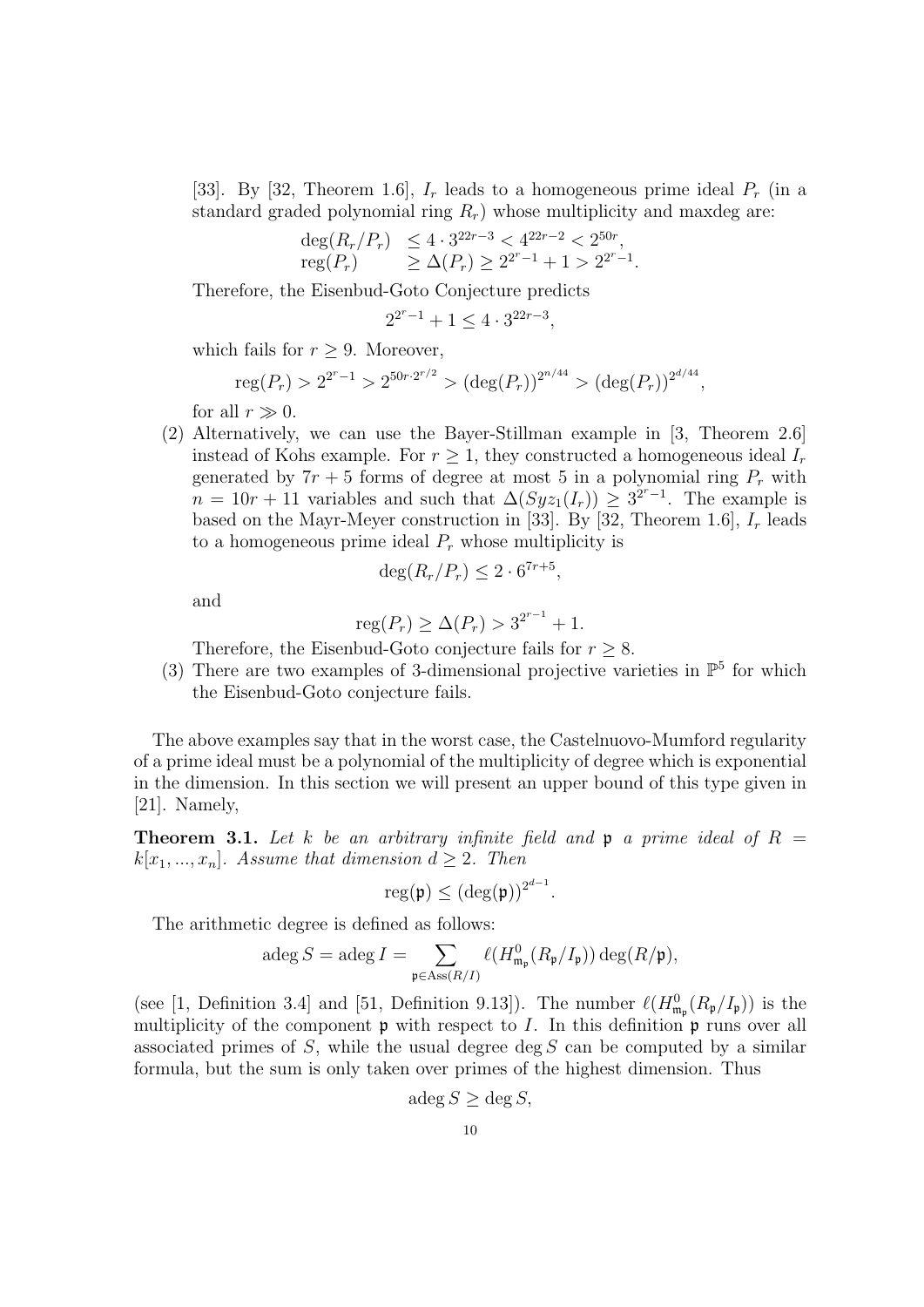and the equality holds if and only if  $S$  is a pure-dimensional ring.

Following Brodmann and Sharp [6], the function

$$
h_S^i(t) := \dim_K(H^i_{\mathfrak{m}}(S)_t)
$$

is called the i-th Hilbert homological function of S. We will often use the Grothendieck-Serre formula

$$
P_S(t) - H_S(t) = \sum_{i=0}^{d} (-1)^{i+1} h_S^i(t).
$$
\n(3)

Lemma 3.2. Let S be an one-dimensional Cohen-Macaulay ring. Then

$$
h_S^1(0) + \dots + h_S^1(\text{reg } S - 1) \le e(e - 1)/2.
$$

*Proof.* Since  $P_S(t) = e$ , from the Grothendieck-Serre formula (3) we have

$$
h_S^1(t) = e - H_S(t).
$$

Let  $r = \text{reg } S$ . Since S is a Cohen-Macaulay ring, its Hilbert-Poincare series can be written in the form

$$
HP_S(z) := \sum_{i \geq 0} H_S(i) z^i = \frac{1 + h_1 z + \dots + h_r z^r}{1 - z},
$$

where  $h_1, ..., h_r$  are positive integers (see, e.g., [51, p. 240]). From this it follows that  $H_S(t) = 1 + h_1 + \cdots + h_t \geq t + 1$ 

for all  $t \leq r$ . Moreover, under the Cohen-Macaulay assumption,  $r \leq e-1$ . Hence

$$
h_S^1(0) + \dots + h_S^1(\text{reg } S - 1) \le re - (1 + \dots + r) = r(2e - r - 1)/2 \le e(e - 1)/2.
$$

**Lemma 3.3.** Assume that  $S = R/I$  is a reduced ring of dimension at least two. Then  $h_S^1(-1) \leq \operatorname{adeg} I - e.$ 

*Proof.* Since S is reduced, one may write  $I = J \cap Q$ , where J is the intersection of all associated primes of  $R/I$  of dimension at least 2, and  $Q$  is the intersection of all associated primes of  $R/I$  of dimension 1. By [23, Lemma 1], we have  $h_{R/J}^1(-1) = 0$ . Thus if  $Q = R$ , then  $h_S^1(-1) = 0$ . Assume that  $Q \neq R$ . Since  $J \neq R$  and  $R/I$  has no embedded primes,  $J + Q$  is an m-primary ideal, i.e. dim  $R/(J + Q) = 0$ . The exact sequence

$$
0 \to S \to R/J \oplus R/Q \to R/(J+Q) \to 0
$$

implies

$$
h_S^1(-1) = h_{R/J}^1(-1) + h_{R/Q}^1(-1) = h_{R/Q}^1(-1).
$$

Note that deg  $R/Q = \text{adeg } I - \text{adeg } J \leq \text{adeg } I - e$ . Since  $R/Q$  is an one-dimensional ring, by the Grothendieck-Serre formula, we have

$$
h_{R/Q}^1(-1) = \deg R/Q \le \deg I - e.
$$

 $\Box$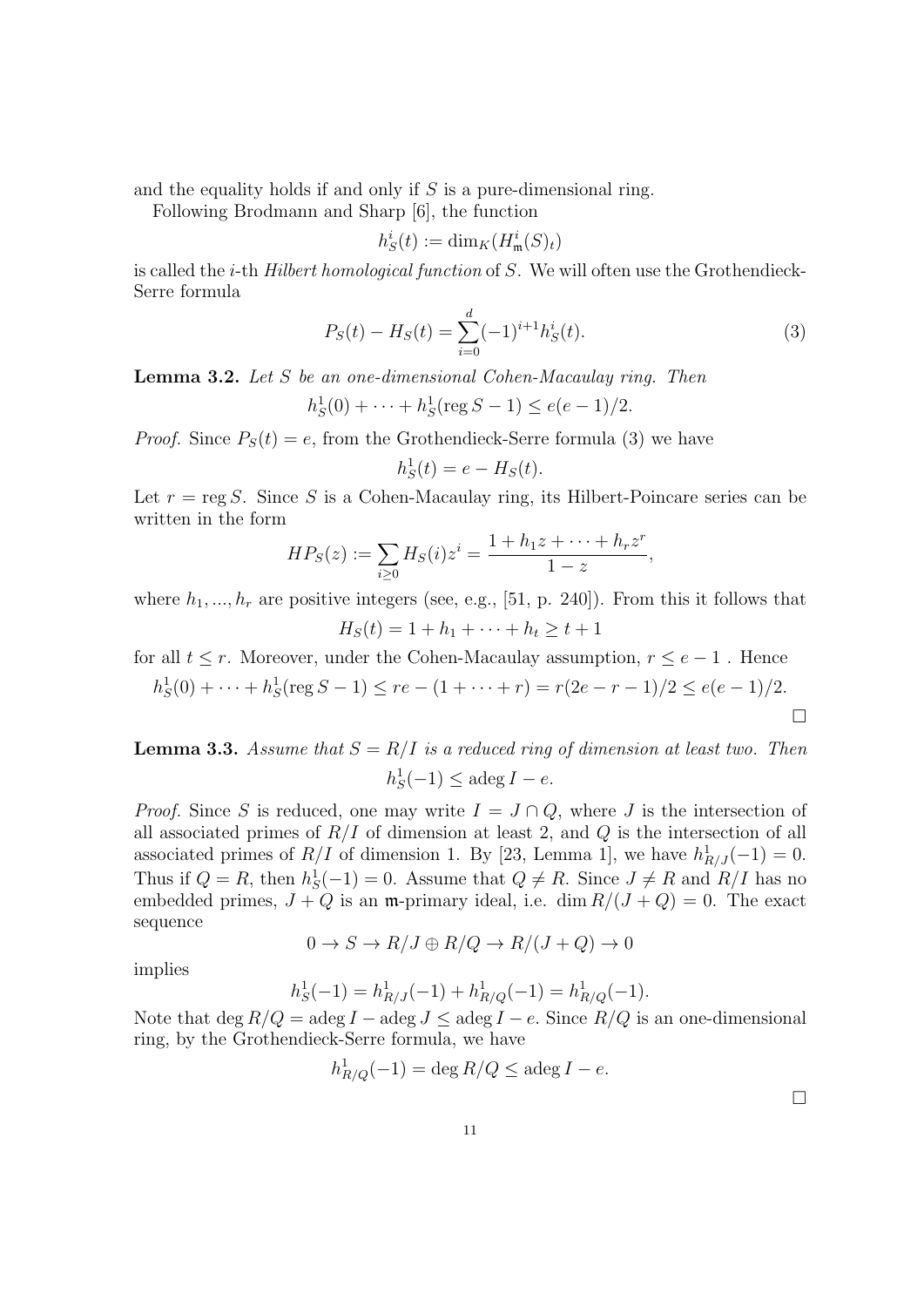The proof of the main theorem is proceeded by induction. The next two lemmas allow us to do induction. The first one is concerning the behavior of the arithmetic degree by hyperplane section. It is more subtle than the usual degree, see [34]. However we have

**Lemma 3.4.** Assume that  $S = R/I$  is of dimension at least two and positive depth. Assume that  $x_n$  is chosen generically. Let  $T = R/((I, x_n) : \mathfrak{m}^{\infty})$  and  $r = \text{reg } T$ . Then:

- (i) reg  $T \leq \text{reg } S$ .
- (ii) adeg  $T \leq \operatorname{adeg} S$ .

*Proof.* (i) Since  $x_n$  is generic, it is a regular element on S. We have

$$
\operatorname{reg} T = \operatorname{reg}_1 S/x_n S \le \operatorname{reg} S/x_n S = \operatorname{reg} S.
$$

(ii) For an R-module M and  $r \ge -1$ , let

$$
\mathrm{adeg}_r(M)=\sum_{\mathfrak{p}\in \mathrm{Ass}(M),\ \dim R/\mathfrak{p}=r+1}\ell(H_{\mathfrak{m}_\mathfrak{p}}^0(M_\mathfrak{p}))\deg(R/\mathfrak{p})
$$

(see [1, Definition 3.4]). Since  $x_n$  is generic, by the prime avoidance lemma, we may assume

 $x_n \notin \bigcup {\{\mathfrak{p}}; \; \mathfrak{m} \neq \mathfrak{p} \in \text{Ass}(S) \cup_{j \geq 1} \text{Ass}(\text{Ext}_R^{n-j}(S,R))\}.$ 

By [34, Corollary 2.5] it follows that

$$
\mathrm{adeg}_{r-1}(T) = \mathrm{adeg}_r(S) \quad \text{for all } r \ge 1.
$$

Since  $S$  and  $T$  have no zero-dimensional component, we get

$$
\begin{array}{lcl}\n\text{adeg } T & = \text{adeg}_0(T) + \dots + \text{adeg}_{d-1}(T) \\
& = \text{adeg}_1(S) + \dots + \text{adeg}_d(S) \leq \text{adeg } S.\n\end{array}
$$

 $\Box$ 

The first three statements of the next lemma are contained in the proof of Mumford's theorem on page 101 of the book [35] (cf. also [26, Proposition 1.4] and [40, Theorem 1.4]). In order to make the paper more self-contained, we give here a sketch of the proof. The proof of (iii) here is also simpler.

**Lemma 3.5.** Assume that  $S = R/I$  a reduced ring of dimension at least two. Assume that  $x_n$  is chosen generically. Let  $T = R/((I, x_n) : \mathfrak{m}^{\infty})$  and  $r = \text{reg } T$ . Then T is also a reduced ring and we have

- (i)  $reg_2(S) \leq r$ .
- (ii)  $h_S^1(t) \ge h_S^1(t+1)$  for all  $t \ge r-1$ .
- (iii)  $\text{reg } S \leq r + h_S^1(r 1)$ .
- (iv)  $h_S^1(t) \leq h_T^1(0) + \cdots + h_T^1(t) + \text{adeg } I e$ , for all  $t \geq 0$ .

*Proof.* Note that  $T$  can be considered as the homogeneous coordinate ring of a generic hyperplane section of the scheme  $\text{Proj}(S)$ . Since k is an infinite ring and  $x_n$  is generic, by Bertini's theorem [18, Corollary 3.4.14], it follows that  $T$  is reduced.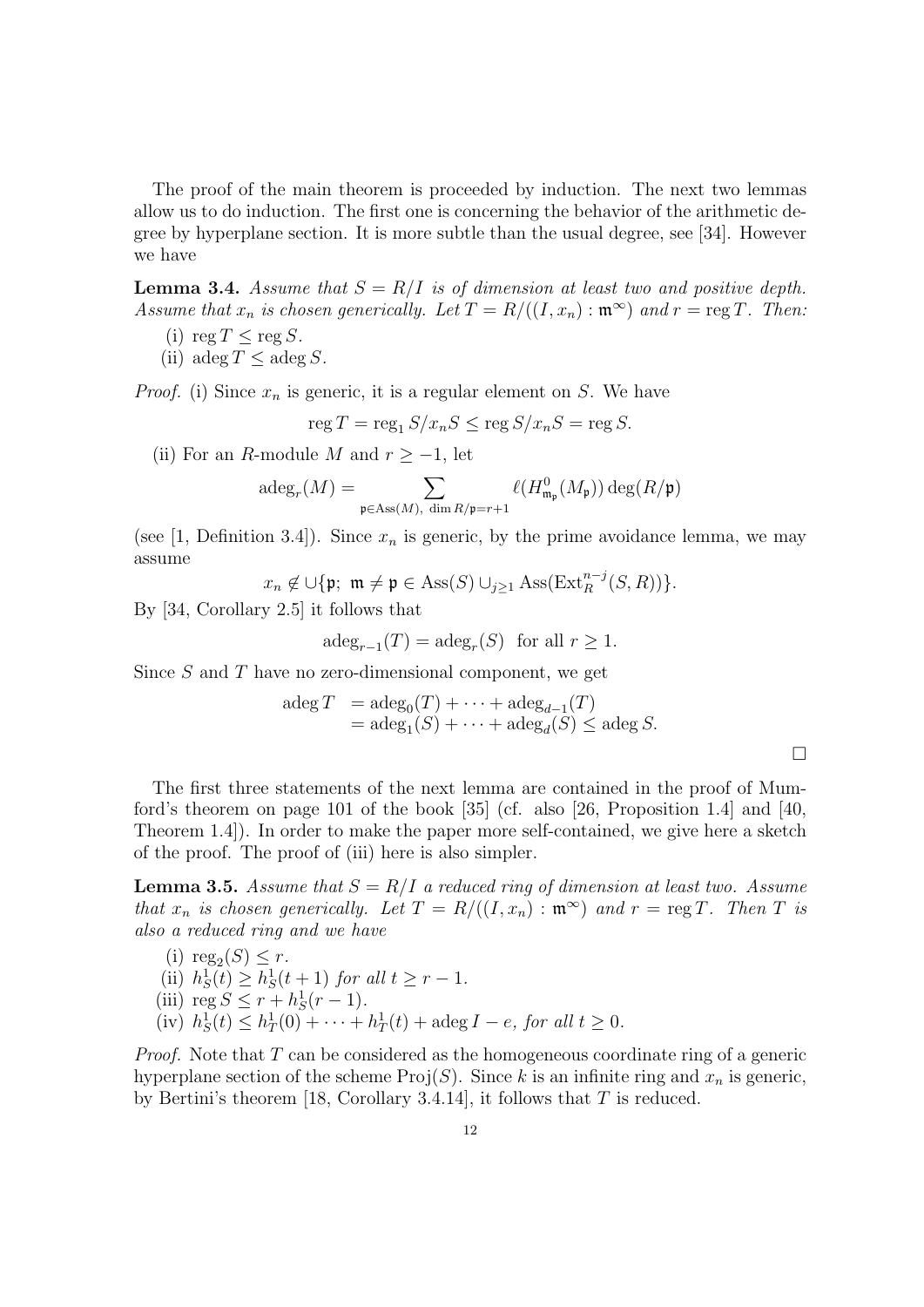The long exact sequence

$$
0 \to H_{\mathfrak{m}}^{0}(S/x_{n}S)_{t} \to H_{\mathfrak{m}}^{1}(S)_{t-1} \to H_{\mathfrak{m}}^{1}(S)_{t} \xrightarrow{\varphi_{t}} H_{\mathfrak{m}}^{1}(S/x_{n}S)_{t} = H_{\mathfrak{m}}^{1}(T)_{t}
$$
\n
$$
\to H_{\mathfrak{m}}^{2}(S)_{t-1} \to H_{\mathfrak{m}}^{2}(S)_{t} \to \cdots
$$
\n
$$
(4)
$$

implies (i) and the short exact sequence

$$
0 \to H^0_{\mathfrak{m}}(S/x_nS)_t \to H^1_{\mathfrak{m}}(S)_{t-1} \to H^1_{\mathfrak{m}}(S)_t \to 0
$$

for all  $t \geq r$ . This yields (ii). If  $h_S^1(t_0 - 1) \geq h_S^1(t_0)$  for some  $t_0 \geq r + 1$ , we would have  $h_{S/x_nS}^0(t_0) = 0$ . Since  $\text{reg}_1(S/x_nS) = \text{reg } T = r$ , it then implies that  $\text{reg}(S/x_nS) \leq t_0$ . Hence  $h_S^1(t_0) = h_S^1(t_0 + 1) = \cdots = 0$ . Therefore  $h_S^1(t)$  is strictly decreasing to zero when  $t \geq r$ , which implies (iii).

It remains to show (iv). From the exact sequence (4) we have

$$
h_S^1(u) - h_S^1(u-1) = \ell(\text{Im}(\varphi_u)) - h_{S/x_nS}^0(u) \le h_T^1(u)
$$

for all  $u \in \mathbb{Z}$ . Adding these inequalities and using Lemma 3.3 we get

$$
h_S^1(t) \leq h_T^1(0) + \dots + h_T^1(t) + h_S^1(-1)
$$
  
\n
$$
\leq h_T^1(0) + \dots + h_T^1(t) + \text{adeg } I - e
$$

for all  $t \geq 0$ .

Since  $e = \deg S \le \deg S$ , Theorem 3.1 is a part of the following result. If  $a \in \mathbb{R}$ , we denote by  $[a]$  the largest integer not exceeding a.

**Theorem 3.6.** ([21, Theorem 1.5]). Assume that  $S = R/I$  is a reduced ring of dimension at least two. Let

$$
m = \frac{e(e-1)}{2} + \text{adeg } I.
$$

Then

(i) reg  $S \leq m^{2^{d-2}} - 1$ .

(ii) For all  $t \geq 0$ , we have  $h_S^1(t) \leq m^{2^{d-2}} - e \cdot m^{[2^{d-3}]}$ .

*Proof.* We may assume that  $x_n$  is generic and choose T as in the previous lemma. Hence T is a reduced ring. Set  $r = \text{reg } T$ .

Let  $d = 2$ . In order to show (ii), by Lemma 3.5(ii), we may assume that  $t \leq r - 1$ . Note that T is a Cohen-Macaulay ring and  $e(T) = e$ . Then Lemma 3.5(iv) and Lemma 3.2 yield:

$$
h_S^1(t) \leq h_T^1(0) + \dots + h_T^1(t) + \text{adeg } I - e
$$
  
\n
$$
\leq h_T^1(0) + \dots + h_T^1(r - 1) + \text{adeg } I - e
$$
  
\n
$$
\leq \frac{e(e-1)}{2} + \text{adeg } I - e = m - e.
$$

Using this inequality and the fact that  $r \le e-1$  (since T is a Cohen-Macaulay ring), by Lemma 3.5(iii) we get

 $reg S \le e - 1 + m - e = m - 1.$ 

Thus the case  $d = 2$  is proven.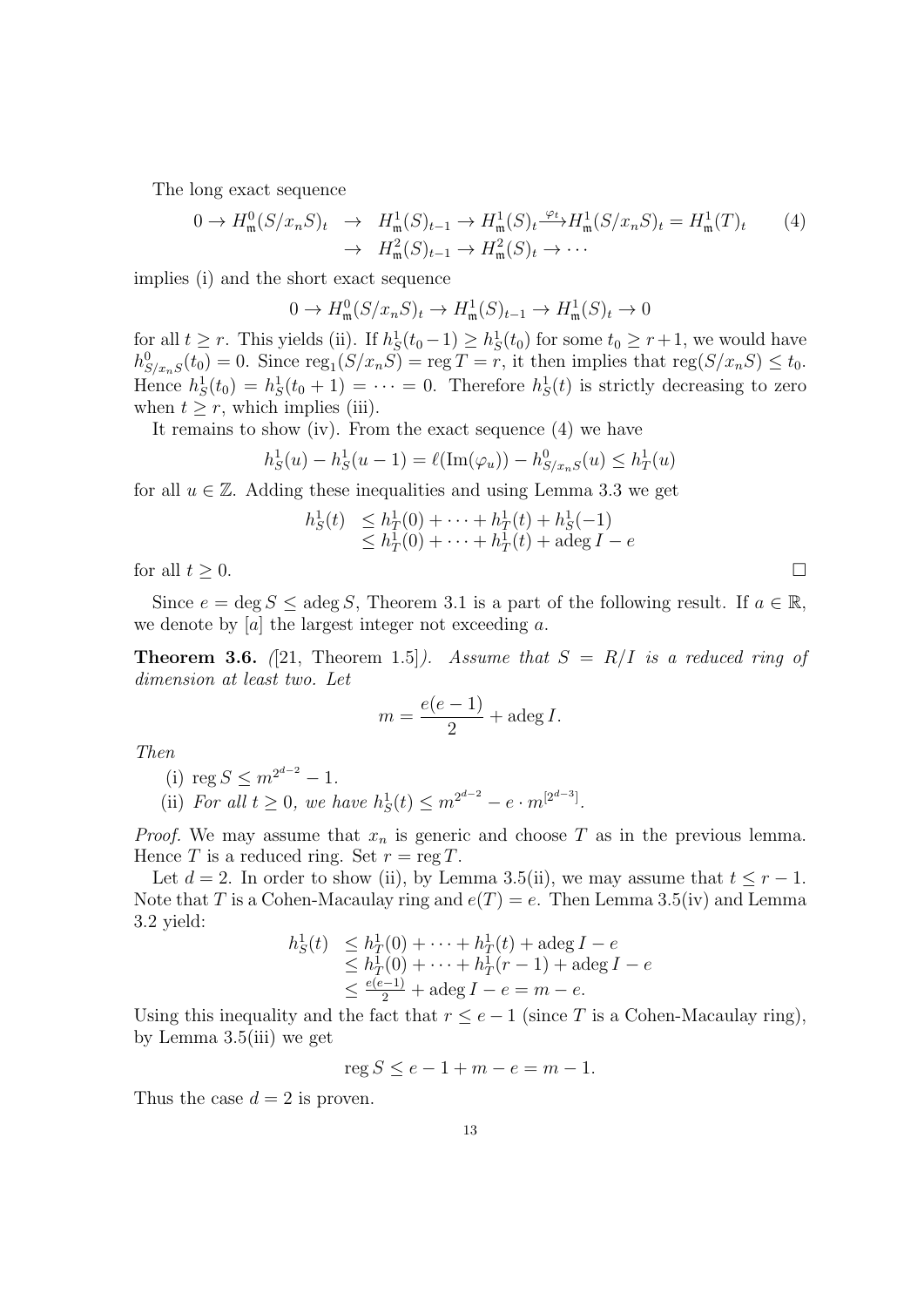Let  $d \geq 3$ . Since dim  $T = d-1$ ,  $e(T) = e$ , and adeg  $T \leq$  adeg S (by Lemma 3.4(ii)), the induction hypothesis gives

$$
r \le m^{2^{d-3}} - 1,\tag{5}
$$

 $\Box$ 

and for all  $t \geq 0$ 

$$
h_T^1(t) \le m^{2^{d-3}} - e \cdot m^{[2^{d-4}]} \le m^{2^{d-3}} - e. \tag{6}
$$

In order to prove (ii), again by Lemma 3.5(ii), we may assume that  $t \leq r-1$ . Then, by Lemma 3.5(iv), for all  $t \geq 0$  we have

$$
h_S^1(t) \leq h_T^1(0) + \dots + h_T^1(t) + \text{adeg } I - e
$$
  
\n
$$
\leq r(m^{2^{d-3}} - e) + \text{adeg } I - e \text{ (by (6))}
$$
  
\n
$$
\leq (m^{2^{d-3}} - 1)(m^{2^{d-3}} - e) + \text{adeg } I - e \text{ (by (5))}
$$
  
\n
$$
= m^{2^{d-2}} - e \cdot m^{2^{d-3}} - m^{2^{d-3}} + \text{adeg } I
$$
  
\n
$$
\leq m^{2^{d-2}} - e \cdot m^{2^{d-3}}.
$$

To prove (i) we use (ii) and Lemma 3.5(iii) :

$$
\operatorname{reg} S \le r + h_S^1(r - 1) \le m^{2^{d-3}} - 1 + m^{2^{d-2}} - e \cdot m^{2^{d-3}} \le m^{2^{d-2}} - 1.
$$

Note that Theorem 3.6 does not hold if the ring  $R/I$  is not reduced.

**Example 3.7.** (see [51, Example 9.3.1]) Let  $S = K[x, y, u, v]/((x, y)^2, xu^t + yv^t), t \geq$ 1. Then adeg  $S = e = 2$ , while reg  $S = t$  can be arbitrarily large.

Another direction is to bound the Castelnuovo-Mumford regularity of a homogenous ideal in terms of its defining degree. The best known bound is given in [21, Theorem 2.1]. The bound is almost sharp and free of characteristic of the base field. We just recall here the result without giving a proof. Let  $R = k[X_1, ..., X_n]$  be a polynomial over a filed k and  $I \subset R$  a homogeneous ideal. Let  $d = \dim R/I$  and  $c = \text{codim}(I) =$  $n - d$ . We always write the degrees of polynomials in a minimal homogeneous basis of I in a decreasing sequence

$$
\Delta := \delta_1 \ge \delta_2 \ge \cdots
$$

and assume  $\Delta \geq 2$ .

**Theorem 3.8.** (See [21, Theorem 2.1]). Let k be an arbitrary field and I be an arbitrary homogeneous ideal of dimension  $d \geq 1$  and codimension c. Then

$$
\operatorname{reg} I \le (\delta_1 \cdots \delta_c + \Delta - 1)^{2^{d-1}} \le (\Delta^c + \Delta - 1)^{2^{d-1}}.
$$

This theorem is a slight improvement of a result by G. Caviglia and E. Sbarra in [8] and gives a positive answer to a question posed by Bayer and Mumford in [1]. Note that using the counterexamples of J. McCullough and I. Peeva given at the beginning of the section one can show that the bound in Theorem 3.8 is also almost optimal for prime ideals!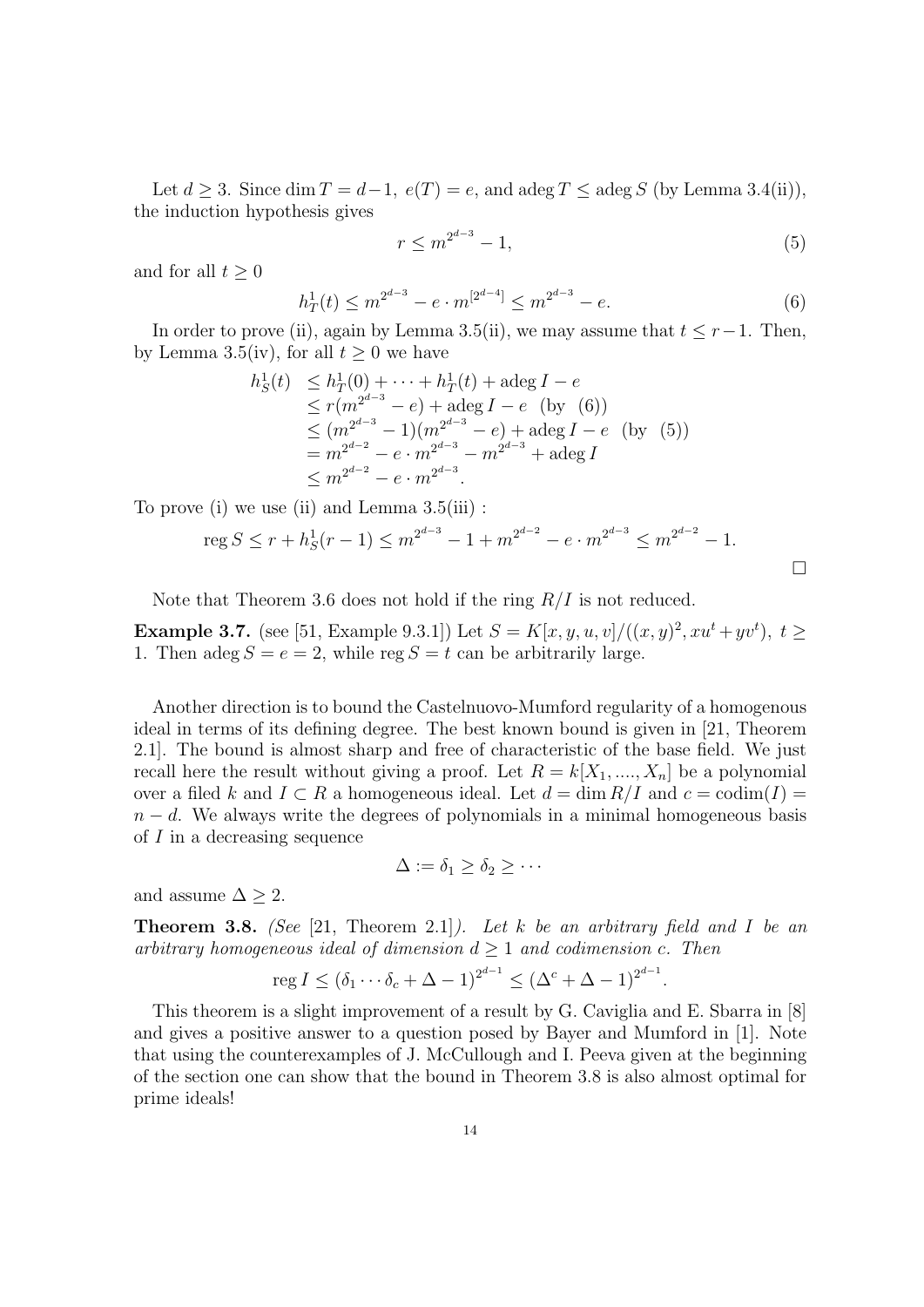In the next section we give another kind of bounds (in terms of Hilbert coefficients).

- **Exercise 3.9.** 1. Given examples of prime ideals  $\mathfrak{p} \subset R$  containing no linear form such that  $reg(\mathfrak{p}) = deg(\mathfrak{p}) - codim(\mathfrak{p}) + 1$ .
	- 2. Assume that S is a Cohen-Macaulay ring. Prove that  $reg(S) < deg(S) 1$ . Does it still hold if  $S$  is a Buchsbaum ring?
	- 3. (Cf. [46, Proposition 3.2].) Let dim  $S = d$  and  $x_1, ..., x_d \in S_1$  be any filterregular sequence of S. Prove that

$$
a_d(S) + d \le a_0(S/(x_1, ..., x_d)S) \le \text{reg}(S).
$$

4. Let M be a graded S-module. Denote by  $M^{(m)} = \bigoplus_{i \in \mathbb{Z}} M_{im}$  the m-th Veronesean of M. Show that

$$
H^i_{S^{(m)}_+}(M^{(m)}) \cong (H^i_{S_+}(M))^{(m)}.
$$

Deduce from this a relation between reg $(M)$  and reg $(M^{(m)})$ , where  $M^{(m)}$  is considered as a graded module over  $S^{(m)}$ .

## 4. Castelnuovo-Mumford regularity and Hilbert coefficients

The Castelnuovo-Mumford regularity can be bounded in terms of Hilbert coefficients and vice verse. Write the Hilbert polynomial of  $M$  in the form:

$$
P_M(t) = e_0(M) \binom{t+d-1}{d-1} - e_1(M) \binom{t+d-2}{d-2} + \cdots + (-1)^{d-1} e_{d-1}(M).
$$

Then  $e_0(M), e_1(M), ..., e_{d-1}(M)$  are called Hilbert coefficients of M. Note that  $e_0(M)$  =  $deg(M)$ . First we show that Hilbert coefficients can be bounded in terms of the Castelnuovo-Mumford regularity.

**Lemma 4.1.** (See [13, Claim on p. 245]) Let M be a graded S-module of dimension d and let  $s = \text{reg}(M)$ . Assume that  $y_1, ..., y_d \in S_1$  is an  $S_+$ -filter-regular sequence w.r.t M. Put  $h_M^i(t) := \ell_{S_0}(H_{S_+}^i(M)_t)$ . Then for all  $i \geq 1$  and  $s' \geq s$  we have

$$
h_M^i(t) \le \binom{s'-1-t}{i-1} h_{M/(y_1,\dots,y_{i-1})M}(s'). \tag{7}
$$

*Proof.* Since  $h_M^i(t) = 0$  for all  $t \geq s$ , we may assume that  $t \leq s - 1 \leq s' - 1$ . We proceed by induction on *i*. For  $i = 1$ , let  $M' := \bigoplus_{p \geq s'} M_p$ . Then reg $(M') = s'$  and  $y_1$ is regular on  $M'$ . The exact sequence

$$
H_{S_+}^0(M'/y_1M')_t \to H_{S_+}^1(M')_{t-1} \to H_{S_+}^1(M')_t \to H_{S_+}^1(M'/y_1M')_t
$$

implies

$$
h^1_{M'}(t-1) - h^1_{M'}(t) \le h^0_{M'/y_1M'}(t) \le h_{M'/y_1M'}(t).
$$

Hence

$$
h_M^1(t) \le h_{M'}^1(t) = \sum_{i=t+1}^{s'} (h_{M'}^1(i-1) - h_{M'}^1(i)) \le \sum_{i=t+1}^{s'} h_{M'/y_1 M'}(i) = h_{M'}(s') = h_M(s').
$$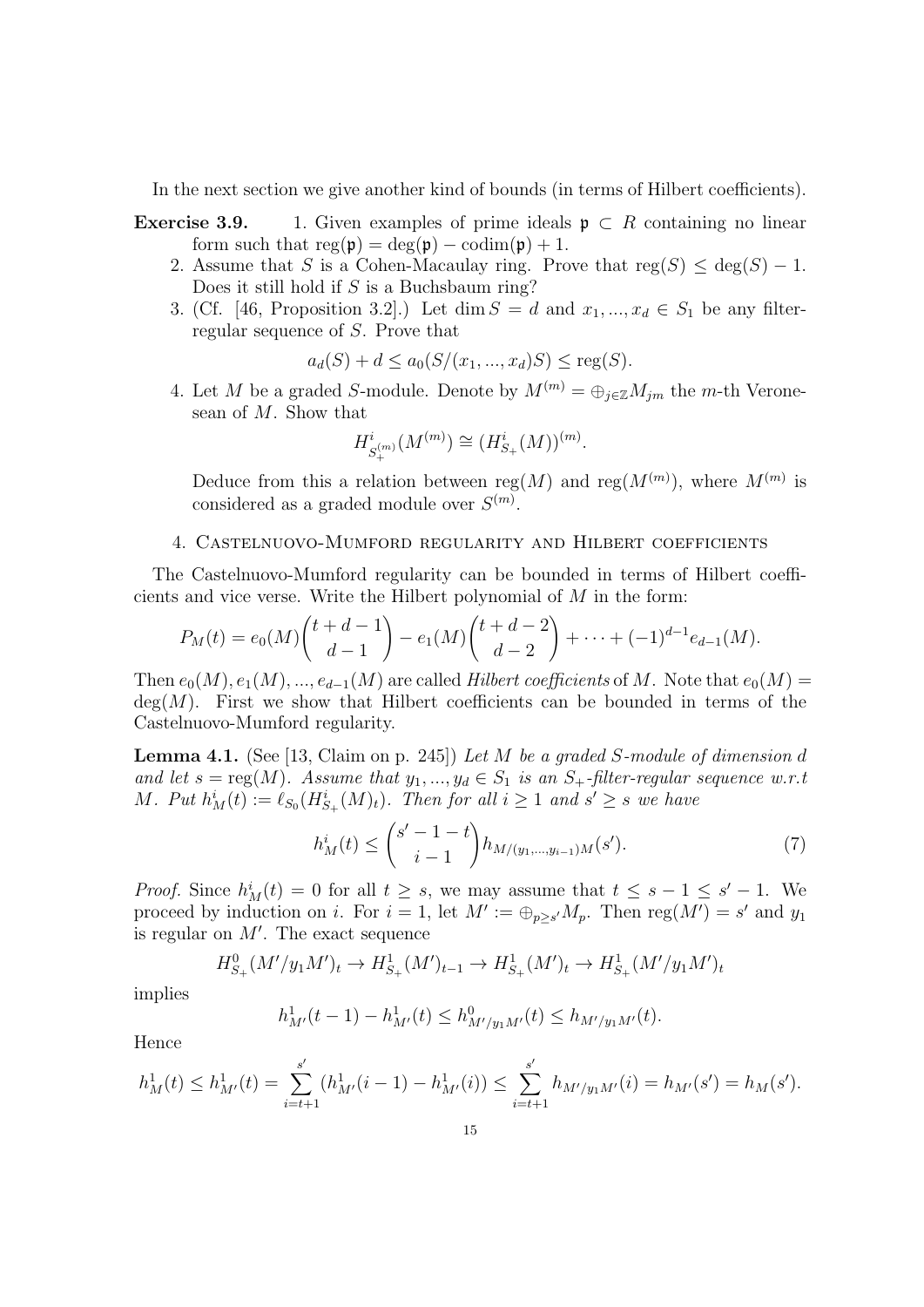The case  $i \geq 2$  follows from the induction hypothesis and the inequality

$$
h_M^i(t-1) - h_M^i(t) \le h_{M/y_{i-1}M}^{i-1}(t).
$$

So, the proof of the claim (7) in completed. Now, taking  $s' = s$  and using [9, Lemma 4.4(i)], we obtain

$$
h_M^i(t) \le \ell(M/(y_1, ..., y_d)M) \binom{\text{reg}(M) - 1 - t}{i - 1} \binom{\text{reg}(M) + d - i}{d - i}.
$$

Now we can show

**Theorem 4.2.** ([9, Theorem 4.6]). Let M be a graded S-module of dimension d. Let  $x_1, \ldots, x_d \in S_1$  be an  $S_+$ -filter regular sequence w.r.t M and  $B = \ell(M/(x_1, ..., x_d)M)$ . Then for all  $1 \leq i \leq d-1$  we have

$$
|e_i(M)| \le B(\text{reg}^1(M) + 1)^i.
$$

*Proof.* As usual we set  $\overline{r} = \text{reg}(\overline{M}) = \text{reg}^1(M)$ , where  $\overline{M} = M/H_{S_+}^0(M)$ . We do induction on d. Note that  $0 \le e_0(M) \le B$ . Hence the inequality holds true for  $i = 0$ . In particular the statement holds for  $d = 1$ . Assume that the statement holds for all modules of dimension  $d - 1 \geq 1$ . Let M be a module of dimension d and  $M_1 = M/x_1M$ . Then  $e_i(M) = e_i(M_1)$  for all  $i \leq d-2$ . Since  $reg(\overline{M_1}) \leq reg(\overline{M})$ and  $\ell(M_1/(x_2, ..., x_d)M_1) = B$ , by the induction hypothesis it suffices to show the inequality

$$
|e_{d-1}(M)| \le B(\overline{r}+1)^{d-1}.
$$

Note that we may assume  $M = \overline{M}$ , i.e.  $H_{S_+}^0(M) = 0$ . From the Grothendieck-Serre formula (3) we get (setting  $t = -1$ ):

$$
(-1)^{d-1}e_{d-1}(M) = C_d - D_d,
$$

where

$$
C_d = \ell(H^1_{S_+}(M)_{-1}) + \ell(H^3_{S_+}(M)_{-1}) \cdots,
$$

and

$$
D_d = \ell(H_{S_+}^2(M)_{-1}) + \ell(H_{S_+}^4(M)_{-1}) \cdots
$$

By Lemma 4.1 we have

$$
C_d \leq B \sum_{1 \leq 2j+1 \leq d} \binom{\overline{r}}{2j} \binom{\overline{r} + d - 2j - 1}{d - 2j - 1} =: B.\tilde{C}_d.
$$

We show by induction on d that  $\tilde{C}_d \leq (\overline{r}+1)^{d-1}$ . We have  $\tilde{C}_2 = \overline{r}+1$  and  $\tilde{C}_3 =$  $\overline{r}^2 + \overline{r} + 1 < (\overline{r} + 1)^2$ . Let  $d \geq 4$ . Assume that

$$
\tilde{C}_{d-1} \leq (\overline{r}+1)^{d-2}.
$$

If d is even, then  $d - 2j - 1 \ge 1$  and

$$
\binom{\overline{r}+d-2j-1}{d-2j-1}=\frac{\overline{r}+d-2j-1}{d-2j-1}\binom{\overline{r}+(d-1)-2j-1}{(d-1)-2j-1}\leq (\overline{r}+1)\binom{\overline{r}+(d-1)-2j-1}{(d-1)-2j-1}.
$$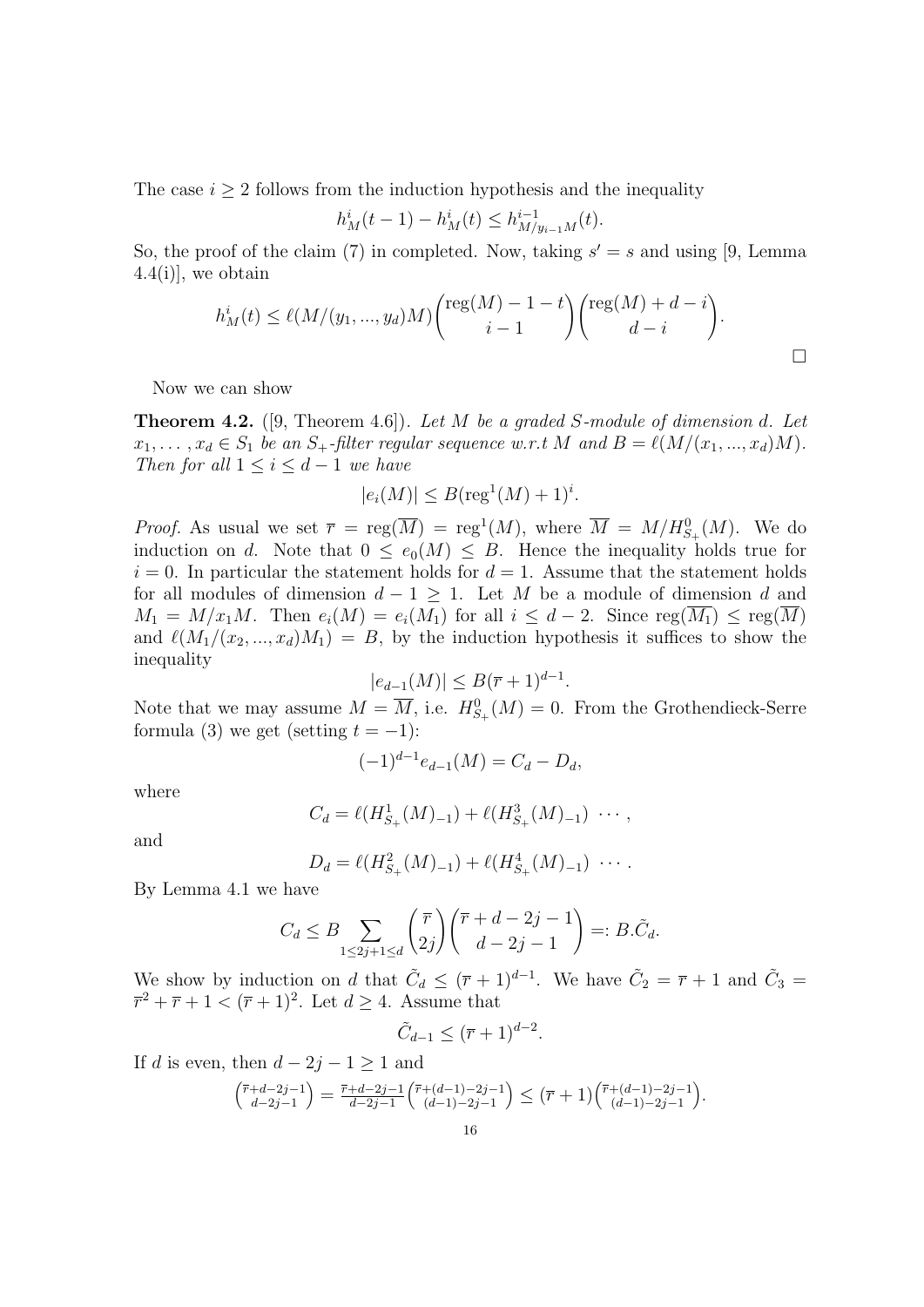Hence, by the induction hypothesis on  $\tilde{C}_{d-1}$  we get

$$
\tilde{C}_d \leq (\overline{r} + 1) \sum_{1 \leq 2j+1 \leq d} \binom{\overline{r}}{2j} \binom{\overline{r} + (d-1) - 2j - 1}{(d-1) - 2j - 1} = (\overline{r} + 1) \tilde{C}_{d-1} \leq (\overline{r} + 1)^{d-1}.
$$

If d is odd, say  $d = 2\delta + 1$ , then for  $j < \delta$  we have  $d - 2j - 1 \ge 2$  and

$$
\begin{pmatrix} \overline{r} + d - 2j - 1 \\ d - 2j - 1 \end{pmatrix} = \left( \frac{\overline{r}}{d - 2j - 1} + 1 \right) \begin{pmatrix} \overline{r} + (d - 1) - 2j - 1 \\ (d - 1) - 2j - 1 \end{pmatrix} \leq \left( \frac{\overline{r}}{2} + 1 \right) \begin{pmatrix} \overline{r} + (d - 1) - 2j - 1 \\ (d - 1) - 2j - 1 \end{pmatrix}.
$$

Therefore

$$
\tilde{C}_d \leq (\frac{\overline{r}}{2} + 1) \sum_{1 \leq 2j+1 \leq d-1} {\binom{\overline{r}}{2j}} {\binom{\overline{r} + (d-1) - 2j - 1}{(d-1) - 2j - 1}} + {\binom{\overline{r}}{d-1}} \n< (\frac{\overline{r}}{2} + 1)\tilde{C}_{d-1} + \frac{(\overline{r} + 1)^{d-2}\overline{r}}{2} \n< (\frac{\overline{r}}{2} + 1)(\overline{r} + 1)^{d-2} + (\overline{r} + 1)^{d-2}\frac{\overline{r}}{2} \n< (\overline{r} + 1)^{d-1}.
$$

Thus we have proved  $\tilde{C}_d \leq (\bar{r}+1)^{d-1}$ , and so  $C_d \leq B(\bar{r}+1)^{d-1}$ . Similarly,  $D_d \leq$  $B(\overline{r}+1)^{d-1}$ . Hence

 $|e_{d-1}(M)| \leq \max\{C_d, D_d\} \leq B(\overline{r}+1)^{d-1},$ 

as required.  $\Box$ 

*Remark.* (i) If M is a Cohen-Macaulay module, then  $B = \deg(M)$ .

(ii) Considering  $M/(x_1, ..., x_d)M$  as a module over  $S/(x_1, ..., x_d)S$ , it is easy to show that

$$
B \le \mu(M) {\operatorname{reg}^1(M) + n - d \choose n - d},
$$

where  $\mu(M)$  is the number of generators of M.

Now we want to solve a reverse problem, namely to bound  $reg<sup>1</sup>(M)$  in terms of Hilbert coefficients of  $M$ . We need

**Lemma 4.3.** (see [40, Theorem 1.4], [31, Theorem 2.7]). Let dim  $M \geq 1$  be a module generated by elements of degree at most m. Let  $x \in S_1$  an M-filter regular. Assume that  $\text{reg}^1(M/xM) \leq m$ . Then

$$
reg1(M) \le m + PM(m) - 1.
$$

*Proof.* Since  $reg^1(M) = reg^1(\overline{M})$  and  $P_M(t) = P_{\overline{M}}(t)$ , we may assume that  $depth(M) >$ 0. By Lemma 1.3(ii),  $reg<sup>2</sup>(M) \leq m$ . Hence, we have short exact sequences

$$
0 \longrightarrow H^0_{S_+}(M/xM)_p \longrightarrow H^1_{S_+}(M)_{p-1} \longrightarrow H^1_{S_+}(M)_p \longrightarrow 0,
$$

for all  $p \geq m$ . Moreover, by the Grothendieck-Serre formula (3),

$$
0 \le \ell (H_{S_+}^1(M)_p) = P_M(p) - H_M(p) \le P_M(p) - 1.
$$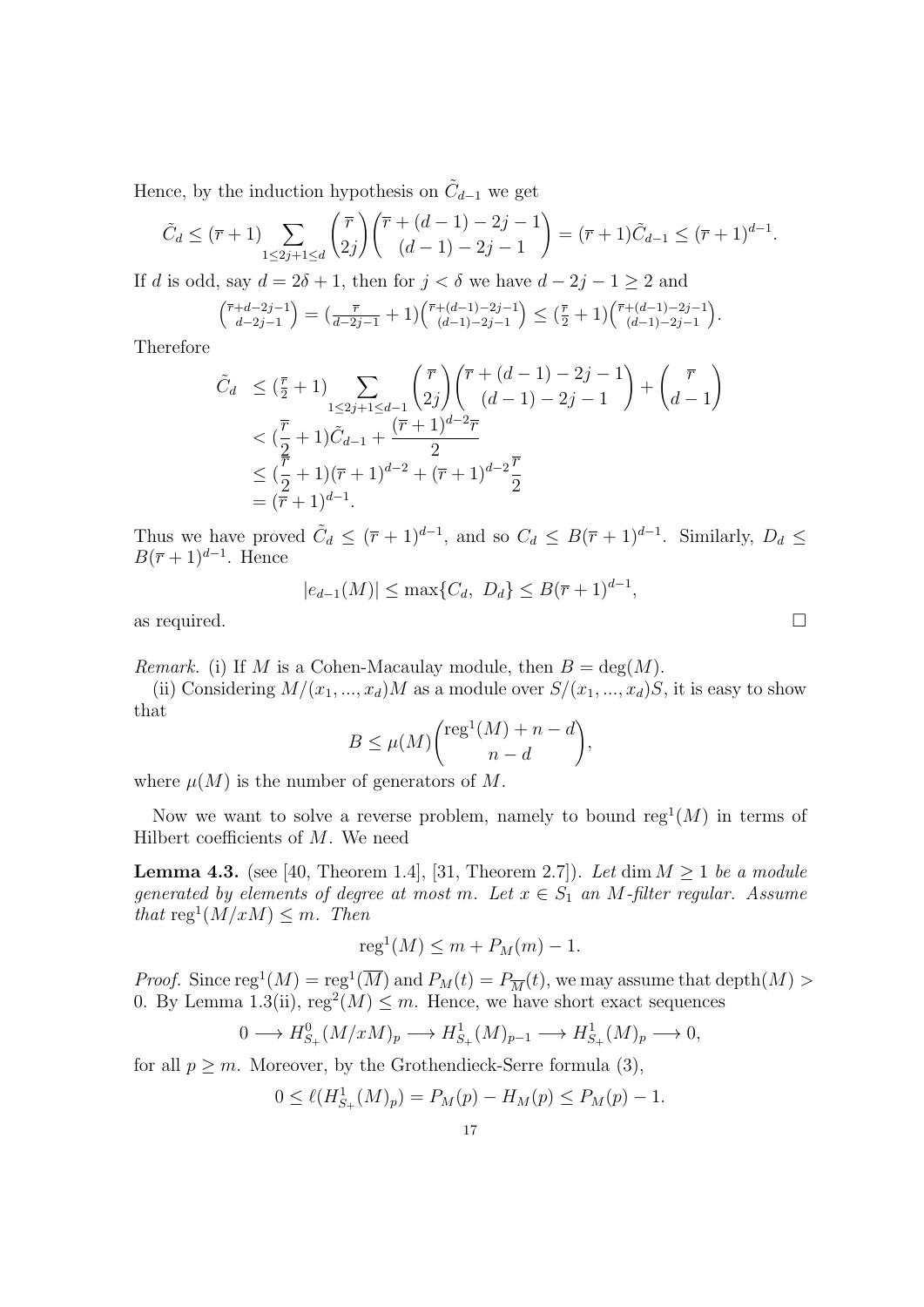Let  $p_0 \geq m$  be the smallest in integer such that  $H_{S_+}^0(M/xM)_{p_0} = 0$ . Then, by Castelnuovo's Lemma 1.4, reg $(M/xM) \leq p_0$ . Then we have  $H^1_{S_+}(M)_{p-1} \cong H^1_{S_+}(M)_p$ for all  $p \geq p_0$  which implies  $reg^1(M) \leq p_0$ . If  $p_0 = m$ , then the lemma is proved, because  $P_M(m) - 1 \geq 0$ . Assume  $p_0 > m$ . Then  $H^0_{S_+}(M/xM)_p \neq 0$  for all  $m \leq p \leq$  $p_0 - 1$ . In this case  $\ell(H^1_{S_+}(M)_{p-1}) < \ell(H^1_{S_+}(M)_p)$  for all  $m \le p \le p_0 - 1$ , which yields  $\ell(H^1_{S_+}(M)_m) \geq p_0 - m$ . Therefore

reg<sup>1</sup>(M) 
$$
\leq p_0 \leq m + \ell(H_{S_+}^1(M)_m) \leq m + P_M(m) - 1.
$$

One can bound reg<sup>1</sup>(M) in terms of  $\Delta(M)$ ,  $e_0(M)$ , ...,  $e_{d-1}(M)$ , as shown in [6, Theorem 17.2.7] and [45, Theorem 2]. Below we present the bound by Trivedi which does not depend on the number of generators of M as the one in [6]. The result was originally formulated in [45] for associated graded ring of an ideal in a local ring, which corresponds to the case  $M$  being generated by elements of degree zero. But this assumption is not essential. The proof was eventually given in [44, Lemma 4]. The proof presented below is more algebraic. Let

$$
\Delta'(M) = \max\{\Delta(M), 0\}.
$$

We inductively define a sequence of integers as follows:  $m_1 = e_0(M) + \Delta'(M)$ , and for all  $i \geq 2$ ,

$$
m_i = m_{i-1} + \sum_{k=0}^{i-1} (-1)^k e_k(M) {m_{i-1} + i - 2 - k \choose i-1-k}.
$$
 (8)

Then

**Theorem 4.4.** ([45, Theorem 2]) Assume that  $d \geq 1$ . Then  $\text{reg}^1(M) \leq m_d - 1$ .

*Proof.* Induction by d. One may assume depth  $M = 0$ . Let  $d = 1$  and  $x_1$  be a Mfilter-regular element. Then  $reg^1(M) = reg(M/xM) = a(M/xM) =: a$ . Note that  $[M/xM]_p \neq 0$  for all  $\Delta(M) \leq p \leq a$ . Hence  $e_0(M) = \ell(M/xM) \geq a - \Delta(M) + 1$ whence  $a \leq m_1 - 1$ . Let  $d > 1$ . Let  $x_1$  be a M-filter-regular element. By Lemma 4.3 and induction hypothesis,

$$
reg1(M) \le m_{d-1} + P_M(m_{d-1}) - 1 = m_d.
$$

 $\Box$ 

The following bound is weaker, but it is explicit.

Theorem 4.5. ([13, Lemma 1.2]) Let M be a finitely generated graded S-module of dimension  $d \geq 1$ . Put

$$
\xi_{d-1}(M) = \max\{e_0(M), |e_1(M)|, ..., |e_{d-1}(M)|\}.
$$

Then we have

$$
reg1(M) \le (\xi_{d-1}(M) + \Delta'(M) + 1)^{d!} - 2.
$$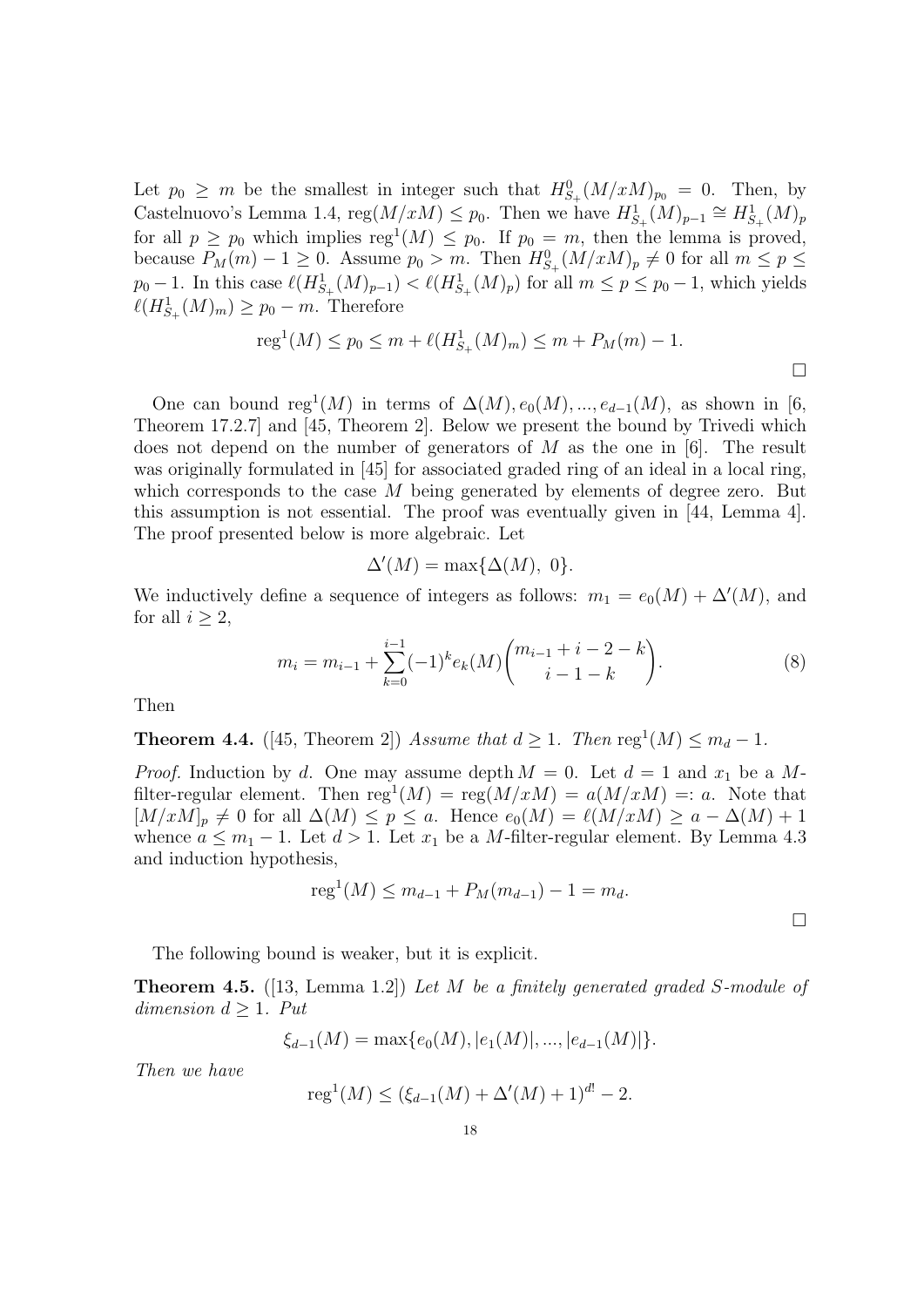*Proof.* For short, we put  $e_i := e_i(M)$ ,  $\xi := \xi_{d-1}(M)$  and  $\Delta' := \Delta'(M)$ . By Theorem 4.4 it suffices to show that  $m_d \leq (\xi + \Delta' + 1)^{d!} - 1$ . This is a purely arithmetic issue, which is trivial for  $d = 1$ . By the induction hypothesis we may assume

$$
m_{d-1} \leq (\xi + \Delta' + 1)^{(d-1)!} - 1 =: \alpha.
$$

Note that

$$
\sum_{i=0}^{d-1} (-1)^i e_i \binom{\alpha+d-2-i}{d-1-i} \le \xi \sum_{i=0}^{d-1} \binom{\alpha+d-2-i}{d-1-i} = \xi \binom{\alpha+d-1}{d-1}.
$$

Hence, by the recurrence formula (8) applied to  $i = d$ , we get

$$
m_d \le \alpha + \xi \binom{\alpha + d - 1}{d - 1}.
$$

If  $d = 2$ , then  $\alpha = \xi + \Delta'$ , and

$$
m_2 \le \xi + \Delta' + \xi(\xi + \Delta' + 1) = (\xi + \Delta' + 1)(\xi + 1) - 1 \le (\xi + \Delta' + 1)^2 - 1.
$$

Assume  $d \geq 3$ . Observing that  $\begin{pmatrix} \alpha+d-1 \\ d-1 \end{pmatrix}$  $d-1$  $\left(\alpha+1\right)^{d-1}$  for all  $\alpha\geq 1$  and  $\alpha\geq (\xi+1)^2$  $\xi + 1$ , we obtain

$$
m_d \le \alpha + \xi(\alpha + 1)^{d-1} \le (1 + \xi)(\alpha + 1)^{d-1} - 1 \le (\alpha + 1)^d - 1 = (\xi + \Delta' + 1)^{d!} - 1.
$$

The above results can be applied to the local case. Let  $\mathcal M$  be a finite module of dimension d over a local ring  $(A, \mathfrak{m})$  and I be an  $\mathfrak{m}$ -primary ideal of A. The Hilbert-Samuel function  $H^1_{I,\mathcal{M}}(t) := \ell(\mathcal{M}/I^{t+1}\mathcal{M})$  agrees with the Hilbert-Samuel polynomial  $P_{I,\mathcal{M}}^1(t)$  for all  $t \gg 0$ . Write the Hilbert-Samuel in the form:

$$
P_{I,\mathcal{M}}^1(t) = e_0(I,\mathcal{M})\binom{t+d}{d} - e_1(I,\mathcal{M})\binom{t+d-1}{d-1} + \cdots + (-1)^d e_d(I,\mathcal{M}).
$$

Then  $e_0(I, \mathcal{M}), e_1(I, \mathcal{M}), ..., e_d(I, \mathcal{M})$  are also called *Hilbert coefficients* of M w.r.t. I. It is clear that  $e_i(I, \mathcal{M}) = e_i(G_\mathcal{M}(I))$  for all  $i \leq d-1$ , where

$$
G_{\mathcal{M}}(I):=\oplus_{j\geq 0}I^j\mathcal{M}/I^{j+1}\mathcal{M}
$$

is a graded module over  $G(I) := \bigoplus_{j \geq 0} I^j / I^{j+1}$ .

An element  $x \in I$  is called M-superficial element for I if there exists a non-negative integer c such that  $(I^{m+1}M :_{\mathcal{M}} x) \cap I^c \mathcal{M} = I^m \mathcal{M}$  for every  $m \geq c$  and we say that a sequence of elements  $x_1, ..., x_r$  is an *M*-superficial sequence for *I* if, for  $i = 1, 2, ..., r$ ,  $x_i$  is an  $\mathcal{M}/(x_1, ..., x_{i-1})$ -superficial sequence for *I*.

Using Theorem 4.5 we can already bound  $reg<sup>1</sup>(G<sub>M</sub>(I))$  in terms of  $e<sub>0</sub>(I, M), ...,$  $e_{d-1}(I, M)$ . If depth $(M) > 0$ , by [12, Lemma 1.8],  $reg(G_{\mathcal{M}}(I)) = reg^{1}(G_{\mathcal{M}}(I))$ , and so it is bounded in terms of  $e_i(I, \mathcal{M})$ ,  $i < d$ . The following example shows that this is not true if depth $(\mathcal{M}) = 0$ .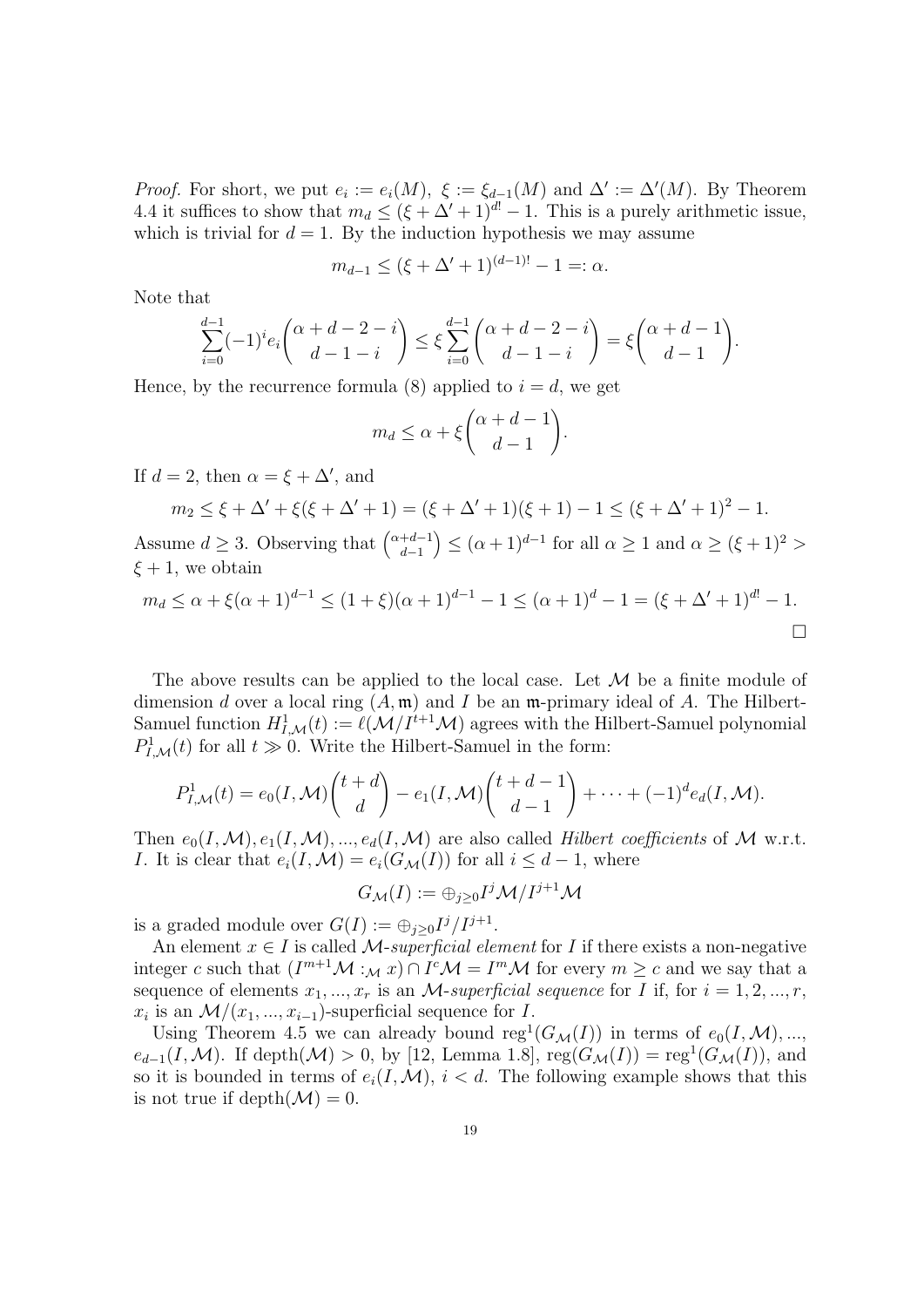**Example 4.6.** Let  $A = K[[x, y]]/(x^2, xy^s), s \ge 1$ . Then  $G_A(\mathfrak{m}) \cong k[x, y]/(x^2, xy^s)$ . Since  $(x^2, xy^s)$  is a so-called stable ideal,  $reg(G_A(\mathfrak{m})) = s$  can be arbitrarily large, while  $e_0(A) = 1$ .

Our first goal is to show that also using  $e_d(I, \mathcal{M})$  we can bound reg( $G_{\mathcal{M}}(I)$ ). In the sequel we will often use the following notation:

$$
\xi_s(I, \mathcal{M}) = \max\{e_0(I, \mathcal{M}), |e_1(I, \mathcal{M})|, ..., |e_s(I, \mathcal{M})|\},\
$$

where  $0 \leq s \leq d$ .

**Theorem 4.7.** Let M be a A-module of dimension  $d \geq 1$ . Then

$$
reg(G_{\mathcal{M}}(I)) < (\xi_d(I, \mathcal{M}) + 1)^{(d+1)!} - 2.
$$

*Proof.* Let x be an indeterminate of deg(x) = 1,  $G' = G(I)[x] \cong G(I) \otimes_{A/\mathfrak{m}} A/\mathfrak{m}[x]$ be a standard graded ring, and  $\mathcal{G}' = G_{\mathcal{M}}(I) \otimes_{A/\mathfrak{m}} A/\mathfrak{m}[x]$  be graded  $G'$ -module of dimension  $(d+1)$  over  $A/\mathfrak{m}$ . Then

$$
H_{\mathcal{G}'}(m) = \sum_{i=0}^{m} \ell_A(I^i M / I^{i+1} M) = \ell(M / I^{m+1} M).
$$

Hence  $e_i(I, \mathcal{M}) = e_i(\mathcal{G}')$  for all  $i \leq d$  and  $\xi_d(\mathcal{G}') = \xi_d(I, \mathcal{M})$ . Since x is regular on  $\mathcal{G}',$ 

$$
reg(\mathcal{G}') = reg^{1}(\mathcal{G}') = reg(\mathcal{G}'/x\mathcal{G}') = reg(G_{\mathcal{M}}(I)).
$$

Let  $e_i = e_i(I, \mathcal{M})$  and  $\xi := \xi_d(I, \mathcal{M})$ . By Theorem 4.5 we have

$$
reg(G_{\mathcal{M}}(I)) = reg^{1}(G(\mathcal{G}')) \leq (\xi_{d}(I, \mathcal{M}) + 1)^{(d+1)!} - 2.
$$

 $\Box$ 

A little better bound is given in [13, Theorem1.8], but the proof is more complicate. Refining the above technique one can bound reg( $G_{\mathcal{M}}(I)$ ) in terms of  $\xi_{d-t}(I,\mathcal{M})$ , where  $t = \operatorname{depth} \mathcal{M}.$ 

**Theorem 4.8.** ([13, Theorem 1.12]) Let 
$$
\dim(\mathcal{M}) = d \geq 1
$$
 and  $\text{depth}(\mathcal{M}) = t$ . Then  $\text{reg}(G_{\mathcal{M}}(I)) \leq (\xi_{d-t}(I, \mathcal{M}) + 1)^{2(d-t+1)d!} - 2$ .

Conversely, as in the graded case, one can bound Hilbert coefficients in terms of the Castelnuovo-Mumford regularity of the associated graded module.

**Proposition 4.9.** (See [14, Proposition B]). Let  $x_1, \ldots, x_d \in I$  be an M-superficial sequence for I and  $B = \ell(M/(x_1, ..., x_d)M)$ . Then  $|e_i(M)| < B(2 \text{reg}(G_M(I)) + 2)^i$ for all  $1 \leq i \leq d$ .

*Proof.* We do induction on d. Let  $a = \text{reg}(G_{\mathcal{M}}(I))$  and  $e_i = e_i(\mathcal{M})$ . By [13, Lemma 1.5],

$$
H_{I,\mathcal{M}}^{1}(a) = P_{I,\mathcal{M}}^{1}(a) = \sum_{i=0}^{d} (-1)^{i} e_{i} \binom{a+d-i}{d-i}.
$$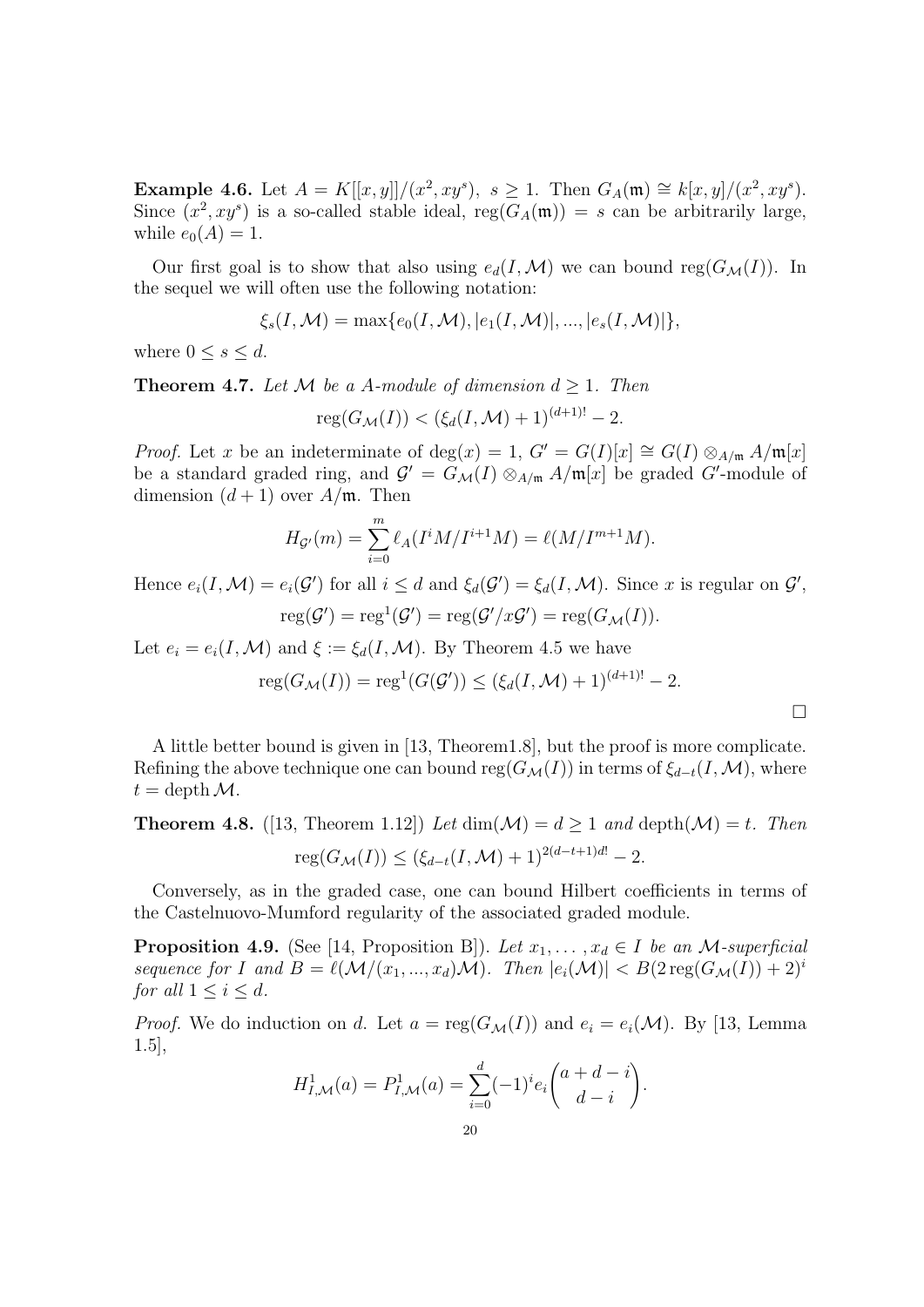By [12, Lemma 1.7],

$$
H^1_{I,\mathcal{M}}(a) = \ell(\mathcal{M}/\mathcal{M}_{a+1}) \leq \ell(\mathcal{M}/I^{a+1}\mathcal{M}) \leq B\binom{a+d}{d}.
$$

Note that  $\binom{a+j}{i}$ j  $\Big) \leq (a+1)^j$  and  $e_0 = e_0(I, \mathcal{M}) \leq B$ . If  $d=1$ , then

$$
|e_1| = |H_{I,\mathcal{M}}^1(a) - e_0(a+1)| \le \max\{B(a+1), e_0(a+1)\} = B(a+1).
$$

Let  $d \geq 2$ . First we prove the statement for  $0 < i \leq d-1$ . Assume that depth $(\mathcal{M}) >$ 0. Then  $\dim(M/x_1\mathcal{M})=d-1$  and by [39, Proposition 1.2],  $e_i(\mathcal{M})=e_i(\mathcal{M}/x_1\mathcal{M})$ for all  $i \leq d-1$ . By [13, Lemma 1.9],  $reg(G_{\mathcal{M}/x_1\mathcal{M}}(I)) \leq a$ . Hence, by the induction hypothesis applied to  $\mathcal{M}/x_1\mathcal{M}$  and the sequence  $x_2, ..., x_d$ , we get

$$
|e_i(\mathcal{M})| < B(2\operatorname{reg}(G_{\mathcal{M}/x_1M}(I)) + 2)^i \le B(2a+2)^i.
$$

We now assume that depth $(M) = 0$ . Let  $\overline{M} = M/H_{\mathfrak{m}}^{0}(\mathcal{M})$  and  $\overline{M} = M/H_{\mathfrak{m}}^{0}(\mathcal{M})$ . Note that  $e_i\mathcal{M} = e_i(\overline{\mathcal{M}})$  for all  $i \leq d-1$  and  $\ell(\overline{\mathcal{M}}/(x_1, ..., x_d)\overline{\mathcal{M}}) \leq B$ . In the proof of [12, Lemma 1.9], it was shown that there is an exact sequence

$$
0 \to L \to G_{\mathcal{M}}(I) \to G_{\overline{\mathcal{M}}}(I) \to 0,
$$

where L has a finite length. Hence  $reg(G_{\overline{\mathcal{M}}}(I)) \leq reg(G_{\mathcal{M}}(I)) = a$ , and

$$
|e_i(\mathcal{M})| = e_i(\overline{\mathcal{M}}) < \ell(\overline{\mathcal{M}}/(x_1, \dots, x_d)\overline{\mathcal{M}})(2\operatorname{reg}(G_{\overline{\mathcal{M}}}(I)) + 2)^i \leq B(2a+2)^i.
$$

Finally, we have

$$
|e_d| \leq H_{I,\mathcal{M}}^1(a) + \sum_{i=0}^{d-1} |e_i| \binom{a+d-i}{d-i}
$$
  

$$
< B \binom{a+d}{d} + B \sum_{i=0}^{d-1} 2^i (a+1)^i \binom{a+d-i}{d-i}
$$
  

$$
\leq B(a+1)^d + B \sum_{i=0}^{d-1} 2^i (a+1)^i (a+1)^{d-i}
$$
  

$$
= B2^d (a+1)^d.
$$

 $\Box$ 

From this result Theorem 4.8, we get the following extension of a very nice result obtained by Srinivas and Trivedi ([44, Theorem 1]) for all Cohen-Macaulay modules to the non-Cohen-Macaulay case.

**Theorem 4.10.** ([13, Corollary 2.5]) Assume that  $\dim(\mathcal{M}) = d \geq 1$  and  $\text{depth}(\mathcal{M}) =$  $t \geq 1$ . Then for all  $d - t + 1 \leq j \leq d$  we have

$$
|e_j(I, \mathcal{M})| < (\xi_{d-t} + 1)^{3j(d-t+1)j!},
$$

where

$$
\xi_{d-t} = \max\{e_0(I, \mathcal{M}), |e_1(I, \mathcal{M})|, ..., |e_{d-t}(I, \mathcal{M})|\}.
$$

In other words, if  $d-t+1 \leq j \leq d$ ,  $|e_i(I, \mathcal{M})|$  is bounded in terms of  $d, e_0(I, \mathcal{M})$ ,  $e_1(I, \mathcal{M}), ..., e_{d-t}(I, \mathcal{M}).$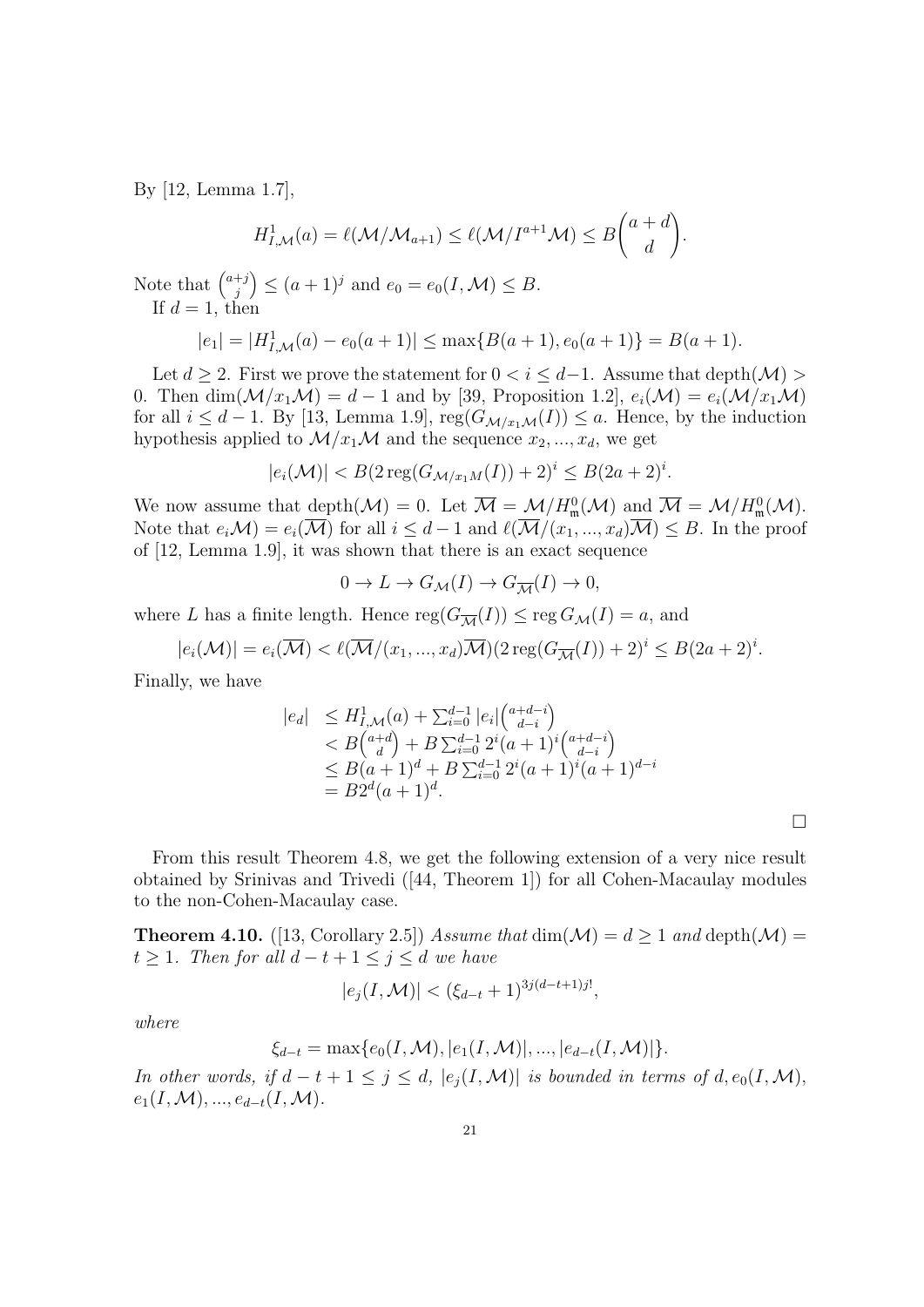The proof of the above theorem and of Theorem 4.8 involve many computation, so we omit them here. It is easy to construct examples to show that one cannot reduce the number of "independent" coefficients in Theorem 4.10 (see Exercise 4.11(4) below).

Even under certain additional assumption on  $A$  we cannot reduce the number of "independent" coefficients. For example, in [43] there were constructed a complete regular local ring R and an infinite sequence of prime ideals  $\mathfrak{p}_n$  of R such that  $\dim(R/\mathfrak{p}_n) = 2, e_0(R/\mathfrak{p}_n) = 4$ , but  $e_1(R/\mathfrak{p}_n) = 8 - n$ .

**Exercise 4.11.** 1. Show that  $x \in I \setminus mI$  is a superficial *M*-element of *I* if and only if its form  $x^* \in G(I)$  is a  $G_{\mathcal{M}}(I)$ -filter regular element.

2. Let  $x \in I \setminus mI$  be a superficial M-element of I. Show that

$$
x\mathcal{M} \cap I^p \mathcal{M} = xI^{p-1} \mathcal{M},
$$

for all  $p \geq \text{reg}(G_{\mathcal{M}}(I)) + 1$ .

3. Let  $x \in I \setminus \mathfrak{m}I$  be a superficial M-element of I. Show that for all  $p \gg 0$ ,

$$
I^{p+1}\mathcal{M}: x = I^p \mathcal{M} + (0:_{\mathcal{M}} x),
$$

and

$$
(0:_{\mathcal{M}} x) \cap I^p \mathcal{M} = 0.
$$

- 4. Let  $A = K[[x_1, ..., x_{d+1}]]/(x_1^2, x_1x_2, ..., x_1x_d, x_1x_{d+1}^s)$ , where  $s \geq 1$ , and  $I =$  $\mathfrak{m} = (\bar{x}_1, ..., \bar{x}_{d+1})$ . Then dim  $A = d$ , depth  $A = 0$ ,  $e_0 = 1$ ,  $e_1 = \cdots = e_{d-1} = 0$ , while  $e_d = (-1)^d s$ . This shows one cannot reduce the number of "independent" coefficients in Theorem 4.10.
- 5. Let dim  $M \geq 1$  and  $x \in \mathfrak{m}$  be a superficial M-element for I. Show that

$$
reg(G_{\mathcal{M}/x\mathcal{M}}(I/Ax)) \leq reg(G_{\mathcal{M}}(I)).
$$

### 5. Some problems

There are many open problems left in the theory of the Castelnuovo-Mumford regularity.

After the Eisenbud-Goto Conjecture has been disproved, the most important and interesting problem is

Eisenbud-Goto Conjecture Does the Eisenbud-Goto Conjecture holds for smooth projective varieties?

In some cases, there are known good bounds, but people are trying to find better bounds. For an example, let  $I$  be a square-free monomial ideal generated of dimension d. Then from Hochster's formula of computing local cohomology modules of  $R/I$ , one can easily show that  $reg(R/I) \leq d$ , and it is easy to construct examples to show that this bound is sharp (cf. Exercise 7 in 1.10). However, when one restricts to a special class, there are still many interesting problem. Recently the following problem attracts interest of many researchers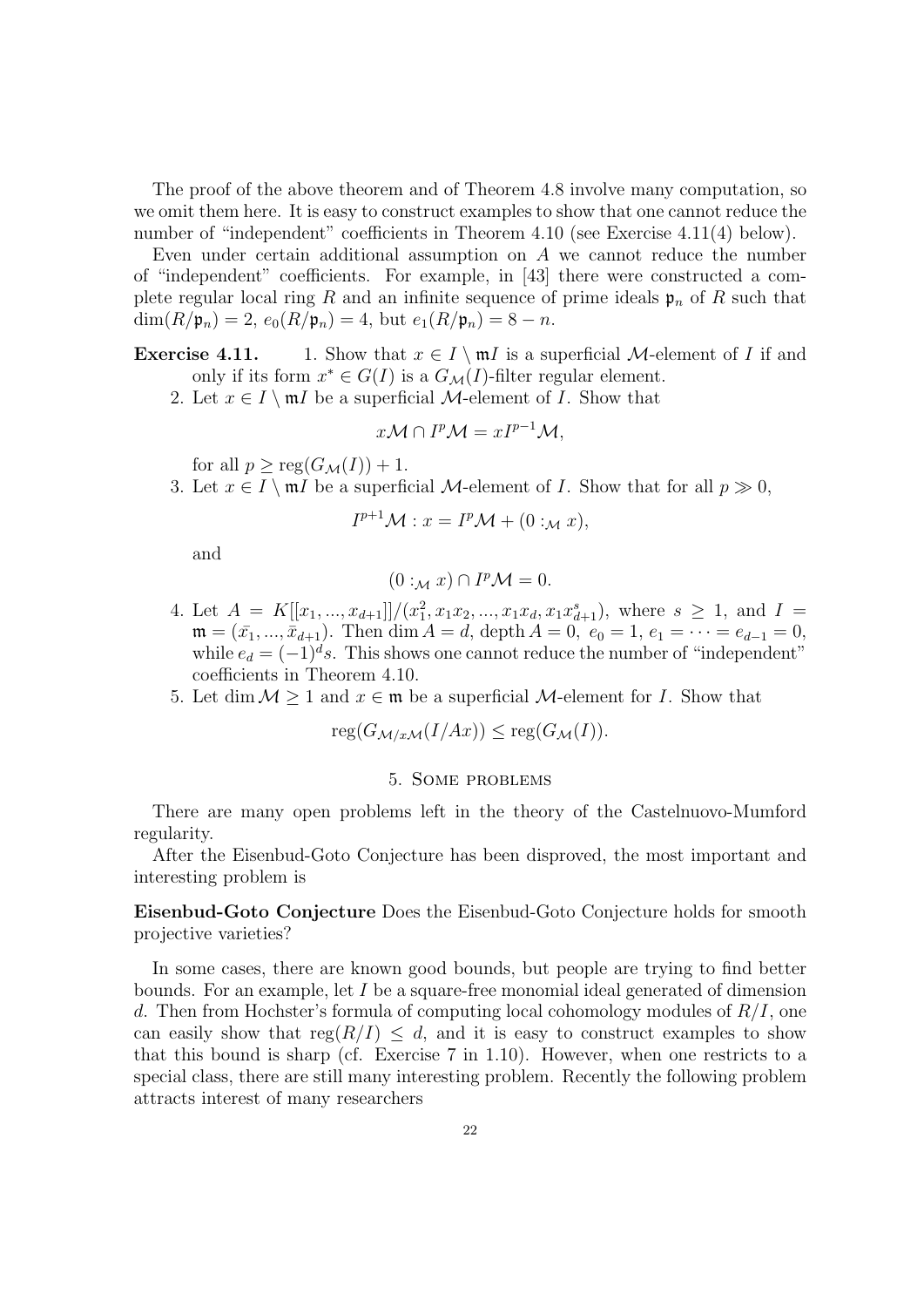Castelnuovo-Mumford regularity of edge ideals. Assume that  $I$  is a squarefree monomial ideal whose generators are of degree 2. In this case I is associated to a simple undirected graph G on the vertex set  $V = \{1, ..., n\}$ , such that  $I = I(G) :=$  $(X_i X_j | \{i, j\} \in E)$ , where E is the set of edges of G. Give good lower and upper bounds on reg $(I(G))$  in terms of G.

## Asymptotic behavior

The asymptotic behavior of the Castelnuovo-Mumford regularity is a hot topic during last 15 years. It was first discovered by A. Betram, L. Ein and R. Lazarsfeld in [4] that if I is the defining ideal of a smooth complex projective variety, then  $reg(I^s)$ is bounded by a linear function of s. Later on, D. Cutkosky, J. Herzog and N.V. Trung [11] and independently Kodiyalam [27] proved that for an arbitrary ideal I of a polynomial ring over k, reg( $I^s$ ) is actually a linear function for  $s \gg 0$ . Then this result is extended to a rather general context in [50]. Although the techniques used in these three papers are quite different, the common point is based on the finite generation of the Rees algebra of I. Here we will present the result of [50].

**Theorem 5.1.** (See [50, Theorem 3.2].) Let S be a Noetherian standard graded ring over a local ring  $S_0^3$ . Let M be a finite graded S-module. Then there is  $a \in \mathbb{N}$  and  $b \in \mathbb{Z}$  such that

$$
reg(I^sM) = as + b \text{ for all } s \gg 0.
$$

The number a is called the slope of this function.

Even more generally,

**Theorem 5.2.** (Cf. [11, Theorem 3.1].) Let S be a Noetherian standard graded ring over a local ring  $S_0$ . Let M be a finite graded S-module and  $s \geq 0$ . Then there is  $c_1, c_2 \in \mathbb{N}$  and  $d_1, d_2 \in \mathbb{Z}$  such that

 $reg_l(I^sM) = c_1s + d_1$  and  $a_l^*(I^sM) = c_2s + d_2$  for all  $s \gg 0$ .

If we consider other filtrations of ideals, then the corresponding Rees algebra is not necessarily finitely generated, and a similar result of Theorem 5.1 maybe does not hold. For example reg( $(I<sup>s</sup>)<sup>sat</sup>$ ) of the saturation of  $I<sup>s</sup>$  is not necessarily an asymptotically linear function (see [11, Examples 4.2-4.4]). Since  $reg^2(I^s) = reg((I^s)^{sat})$ , this example also shows that Theorem 5.2 does not necessarily hold for  $reg<sup>l</sup>(I<sup>s</sup>)$ .

On the other hand, Cutkosky, Ein and Lazarsfeld [10] showed

**Theorem 5.3.** The limit  $\lim_{s\to\infty} \frac{\text{reg}^1(R/I^s)}{s}$  $\frac{R/I^{c}}{s}$  always exists.

Note that the above limit can be an irrational number. Therefore the following problems are of interest:

Let I be a homogenous ideal in  $R = k[X_1, ..., X_n]$ . Assume that  $reg(I^s) = as + b$ for all  $s \geq s_0$ . The invariant a can be computed: it is related to reduction of I, see [27].

<sup>&</sup>lt;sup>3</sup>In fact it is sufficient to assume that  $S_0$  is a Noetherian ring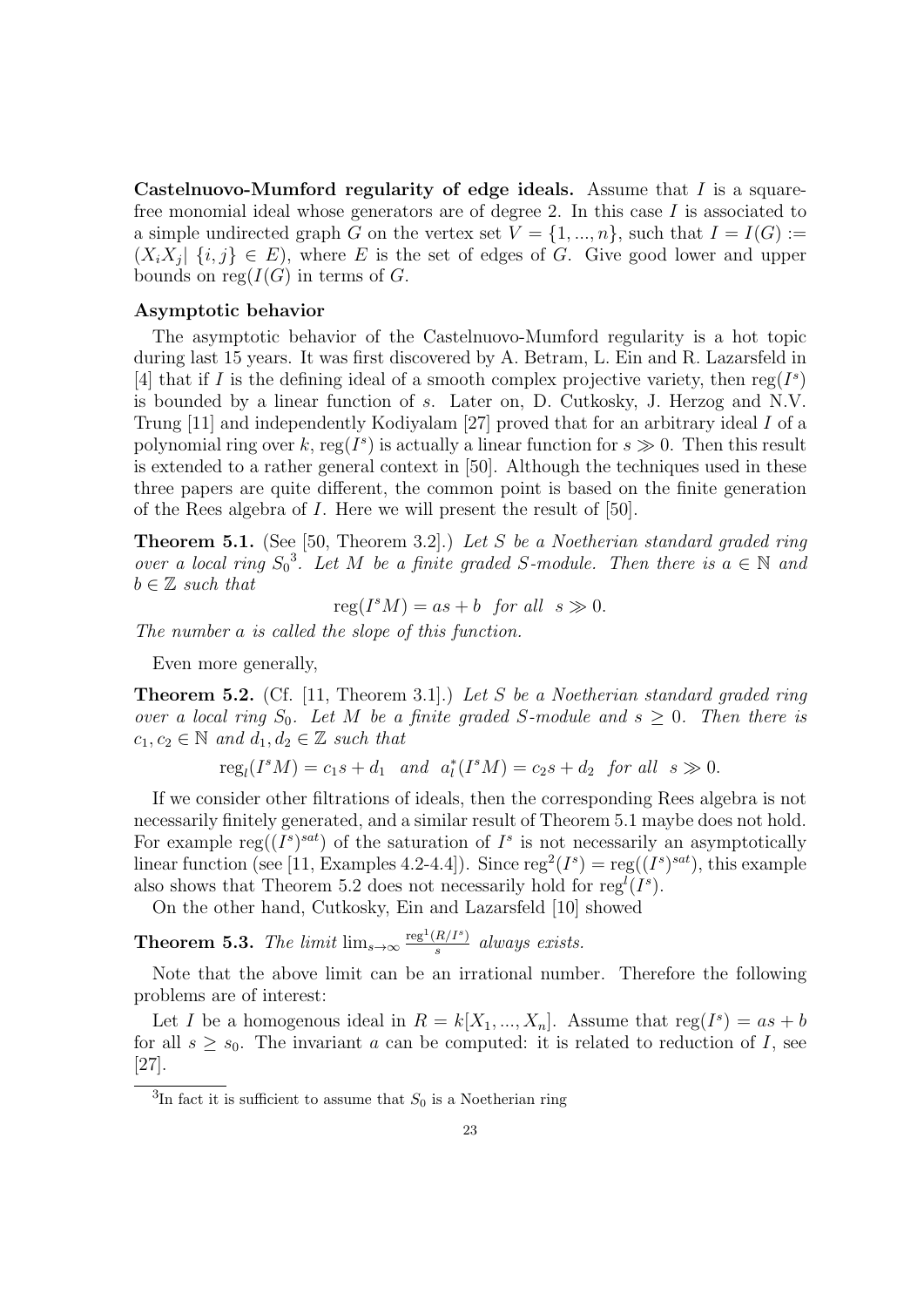Problem 1. Determine/characterize b.

**Problem 2.** Give an upper bound on  $s_0$ .

**Problem 3.** Let  $(A, \mathfrak{m})$  be a local ring and I an ideal in A. Let  $G(A/I^s)$  denote the associated graded ring of  $A/I^s$  with respect to m. Does  $\lim_{s\to\infty}$  ${\rm reg}(G(A/I^s))$ s exist?

**Problem 4.** Let R be a polynomial ring and I a homogeneous ideal in R. Let  $I^{(s)}$ denote the sth symbolic power of I. Does  $\lim_{s\to\infty}$  $\mathrm{reg}(I^{(s)})$ s exist?

**Problem 5.** Let  $R$  be a polynomial ring and  $I$  a homogeneous ideal in  $R$ . Let  $\text{in}(I)$  denote the initial ideal of I with respect to an arbitrary term order. Does  $reg(in(I<sup>s</sup>))$ exist?

 $\lim_{s\to\infty}$ s

Note that there are some partial answers to Problems 3-5 for small dimensions in [20].

One can also ask about the asymptotic behavior of each partial Castelnuovo-Mumford regularity  $a_i(R/I<sup>s</sup>)$ , namely

**Problem 6.** Let  $R$  be a polynomial ring and  $I$  a homogeneous ideal in  $R$ . Let  $i \leq \dim R/I$ . Does  $\lim_{s \to \infty}$  $a_i (\tilde{R}/I^s))$ s exist?

There are some partial answers to Problem 6 for monomial ideas given in [25].

### **REFERENCES**

- [1] D. Bayer, D. Mumford, What can be computed in algebraic geometry?, in: "Computational algebraic geometry and commutative algebra (Cortona, 1991)", 1–48, Sympos. Math., XXXIV, Cambridge Univ. Press, Cambridge, 1993.
- [2] D. Bayer and M. Stillman, A criterion for detecting m-regularity, Invent. Math. 87(1987), 1-11.
- [3] D. Bayer and M. Stillman, On the complexity of computing syzygies. In: Computational aspects of commutative algebra, J. Symbolic Comput. 6 (1988), 135147.
- [4] A. Betram, L. Ein and R. Lazarsfeld, Vanishing theorems, a theorem of Severi, and the equations defining projective varieties, J. Amer. Math. Soc. 4(1991), 587-602.
- [5] M. Brodmann and T. Götsch, *Bounds for the Castelnuovo-Mumford regularity*, J. Comm. Algebra 1(2009), 197-225.
- [6] M. Brodmann and R. Sharp, Local cohomology. An algebraic introduction with geometric applications, Cambridge Univ. Press, Cambridge, 1998.
- [7] W. Bruns and J. Herzog, On multigraded resolutions, Math. Proc. Camb. Phil. Soc. 118(1995), 245-257.
- [8] G. Caviglia and E. Sbarra, Characteristic-free bounds for Castelnuovo-Mumford regularity, Compos. Math. 141 (2005), no. 6, 1365–1373
- [9] M. Chardin, D.T. Ha and L. T. Hoa, Castelnuovo-Mumford regularity of Ext modules and homological degree, Trans. Amer. Math. Soc. 363, 3439 - 3456 (2011).
- [10] D. Cutkosky, L. Ein and R. Lazarsfeld, Positivity and complexity of ideal sheaves, Math. Ann. 321(2001), no. 2, 213–234.
- [11] D. Cutkosky, J. Herzog and N.V. Trung, Asymptotic behaviour of the Castelnuovo-Mumford regularity, Compositio Math. 118(1999), 243–261.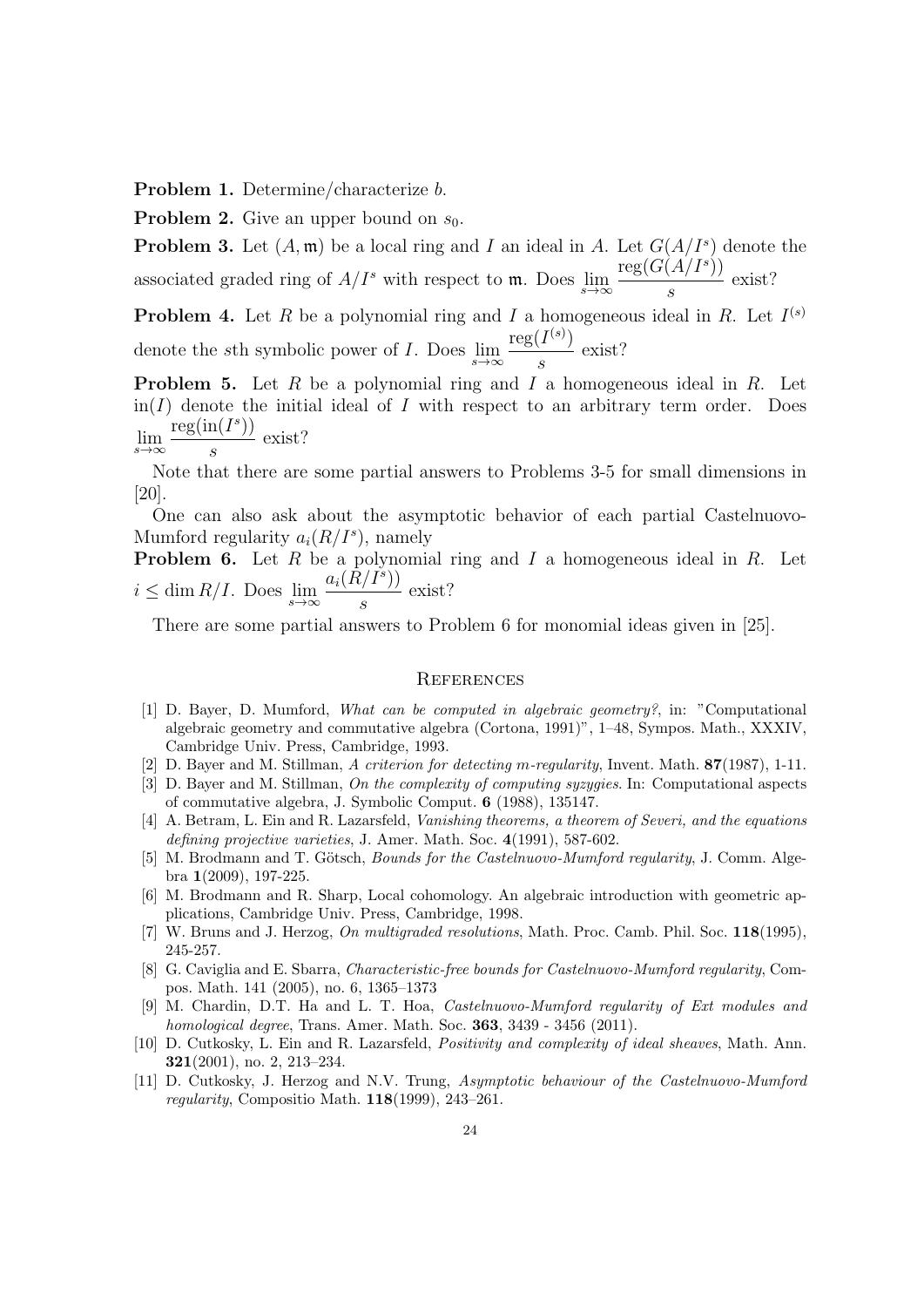- [12] L. X. Dung and L. T. Hoa, Castelnuovo-Mumford regularity of associated graded modules and fiber cones of filtered modules, Comm. Algebra 40, 404 - 422 (2012).
- [13] L. X. Dung and L. T. Hoa, *Dependence of Hilbert coefficients*, Manu. Math.  $149(2016)$ , 235-249.
- [14] L. X. Dung and L. T. Hoa, Erratum to: Dependence of Hilbert coefficients, Manu. Math. 154(2017), 551-552.
- [15] D. Eisenbud, Commutative Algebra with a View toward Algebraic Geometry, Springer-Verlag, 1995.
- [16] D. Eisenbud and S. Goto, Linear free resolutions and minimal multiplicities, J. Algebra 88(1984), 89-133.
- [17] S. Eliahou and M. Kervaire, Minimal resolutions of some monomial ideals, J. Algebra 129(1990), 1-25.
- [18] H. Flenner, L. O'Carroll and W. Vogel, Joins and intersections. Springer Monographs in Mathematics. Springer-Verlag, Berlin, 1999.
- [19] L. Gruson, R. Lazarsfeld and C. Peskine, On a theorem of Castelnuovo, and the equations defining space curves, Invent. Math.  $72(1983)$ , 491–506.
- [20] J. Herzog, L.T. Hoa and N. V. Trung, Asymptotic linear bounds for the Castelnuovo-Mumford regularity, Trans. Amer. Math. Soc. 354(2002), 1793–1809.
- [21] L.T. Hoa, Finiteness of Hilbert functions and bounds for Castelnuovo-Mumford regularity of initial ideals, Trans. Amer. Math. Soc. **360**(2008), 4519-4540.
- [22] L. T. Hoa and J. Stückrad, *Castelnuovo-Mumford regularity of simplicial toric rings*, J. Algebra 259 (2003), 127-146.
- [23] L. T. Hoa, J. Stückrad and W. Vogel, Towards a structure theory for projective varieties of degree  $=codimension +2$ , J. Pure Appl. Algebra, 71, 203-231(1991).
- [24] L. T. Hoa and N. D. Tam, On some invariants of a mixed product of ideals, Arch. Math. 94(2010), 327-337.
- [25] L. T. Hoa and T.N. Trung, Partial Castelnuovo-Mumford regularities of sums and intersections of powers of monomial ideals, Math. Proc. Cambridge Phil. Soc. 149(2010), 229-246.
- [26] S. L. Kleiman, Les théorèmes de finitude pour le foncteur de Picard, in: "Théorie des intersections et théorème de Riemann-Roch" (French) Séminaire de Géométrie Algébrique du Bois-Marie 1966–1967 (SGA 6), pp. 616–666. Lecture Notes in Mathematics, Vol. 225. Springer-Verlag, Berlin-New York, 1971
- [27] V. Kodiyalam, Asymptotic behaviour of Castelnuovo-Mumford regularity, Proc. Amer. Math. Soc. 128(2000), 407-411.
- [28] J. Koh, Ideals generated by quadrics exhibiting double exponential degrees, J. Algebra 200(1998), 225245.
- [29] S. Kwak, Castelnuovo regularity for smooth subvarieties of dimension 3 and 4, J. Algebraic Geom. 7(1998), 195-206.
- [30] R. Lazarsfeld, A sharp Castelnuovo bound for smooth surfaces, Duke Math. J. 55(1987), 423– 429.
- [31] C.H. Linh, Upper bound for Castelnuovo-Mumford regularity of associated graded modules, Comm. Algebra. 33 (2005), 1817-1831.
- [32] J. McCullough, I. Peeva, *Counterexamples to the Eisenbud-Goto regularity conjecture*, J. Amer. Math. Soc., DOI: 10.1090/jams/891.
- [33] E. Mayr and A. Meyer, The complexity of the word problem for commutative semigroups and polynomial ideals, Adv. Math. 46 (1982), 305329.
- [34] C. Miyazaki, W. Vogel and K. Yanagawa, Associated primes and arithmetic degrees, J. Algebra 192(1997), no. 1, 166–182.
- [35] D. Mumford, Lectures on curves on an algebraic surface, Princeton Univ. Press, Priceton, NJ, 1966.